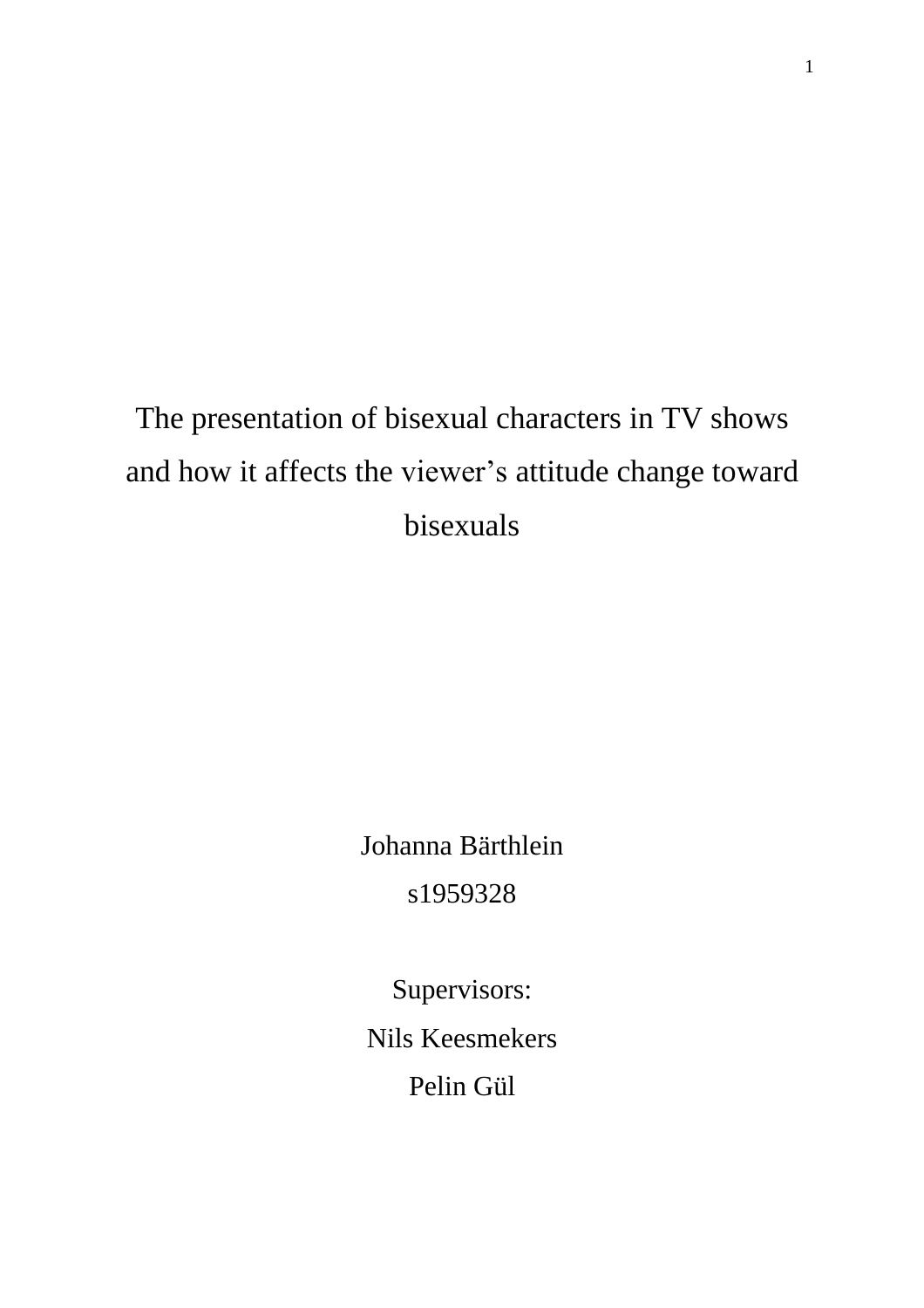#### **Abstract**

This study aims at examining the relationship between the type of video representation of bisexual individuals and the attitude change towards bisexuality in viewers, including investigations of differences in the gender of the viewers. It was hypothesized that the answers of female viewers and the positive video representation would show a more positive attitude change. The participants were asked to answer two scales that measure the attitude towards bisexuality, one before and one after the video that was randomly assigned to be either a negative or a positive representation of the reaction to bisexuality. The analysis showed that significant results were not present and therefore changes must be made in order to test these effects. It was recommended to do this study on a bigger scale with more diverse participants who participate long-term in watching a longer video series, such as a TV show.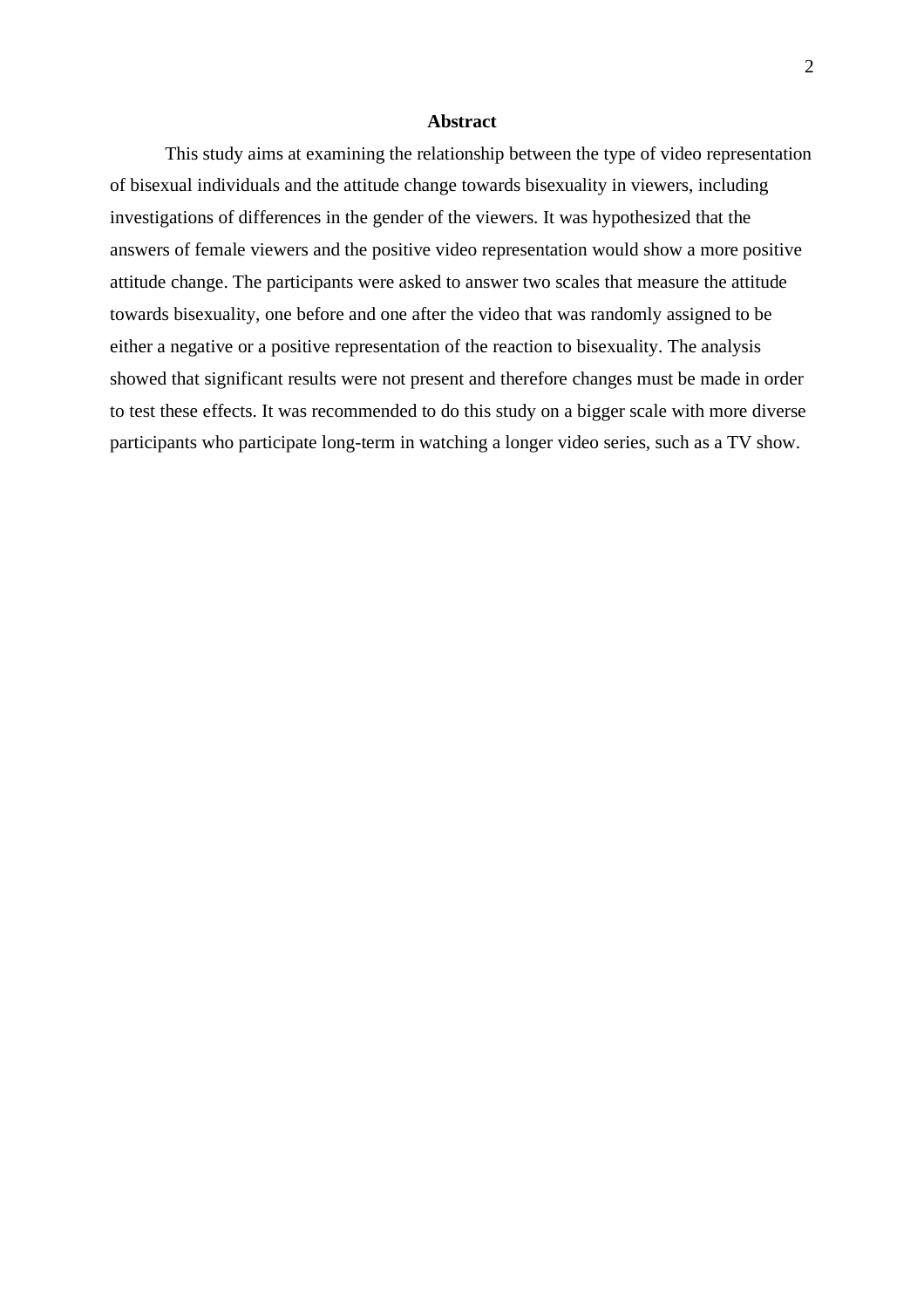# **Introduction**

A lot has changed the last few years in awareness towards the community of lesbians, gays, bisexuals, transgender/transsexuals, queer and others (LGBTQ+) in western societies (Hatzenbuehler, Birkett, van Wagenen & Meyer, 2014). This can also be seen in the media, which is shown to be connected to this attitude change (Ayoub & Garretson, 2016; Klein, 2011; McInroy & Craig, 2015). The LGBTQ+ community represents gender, sexual and romantic minorities (Dastagir, 2017). This also includes individuals identifying as pansexual, asexual, metrosexual, non-binary and other (Dastagir, 2017).

#### **The LGBTQ+ community and related problems**

In the last decades, the rights and official openness towards LGBTQ+ individuals have changed a lot and the community is more accepted in western societies and all over the world (Graves & Watson, 2016; McCormack, 2013; International Lesbian, Gay, Bisexual, Trans and Intersex Association, Carroll & Mendos, 2017). This has a positive effect since awareness and acceptance result in a higher quality of life and better self-acceptance for young adults who identify as transsexual and transgender (Austin, 2016).

However, this community still struggles with insufficient awareness, support, and acceptance, as well as persecution, execution and murder, solely based on their sexuality, depending on the culture and time they live in (Jäckle & Wenzelburger, 2014; Graves & Watson, 2016; International Lesbian, Gay, Bisexual, Trans and Intersex Association, Carroll & Mendos, 2017). Furthermore, it was shown that members of the LGBTQ+ community are at higher risk for sexual harassment, which results in mental health issues (Boyle & McKinzie, 2018). In general, severe mental health issues of members of the LGBTQ+ community are shown to be linked to discrimination (Meyer, 2013; Pandya, 2014; Hatzenbuehler, Birkett, Van Wagenen & Meyer, 2014). In addition, family members not accepting someone's sexuality can cause members of a sexual minority to fall into depression and anxiety, as well as other mental health problems (Ryan, Huebner, Diaz & Sanchez, 2009).

A group that is especially affected by the rejection of their sexual orientation is the group of bisexual individuals (Ryan, Huebner, Diaz & Sanchez, 2009). Bisexuality is defined as being attracted to two or more sexes or gender (Dastagir, 2017). Often, in addition to not accepting a person as an individual because they are a member of the LGBTQ+ community, bisexuality is not accepted as being an existing sexual orientation in general (Belous & Bauman, 2017; Hayfield & Jowett, 2017). This phenomenon is called erasure and deals with attitudes such as that bisexuality or other sexual orientations are "just a phase" or not a "real"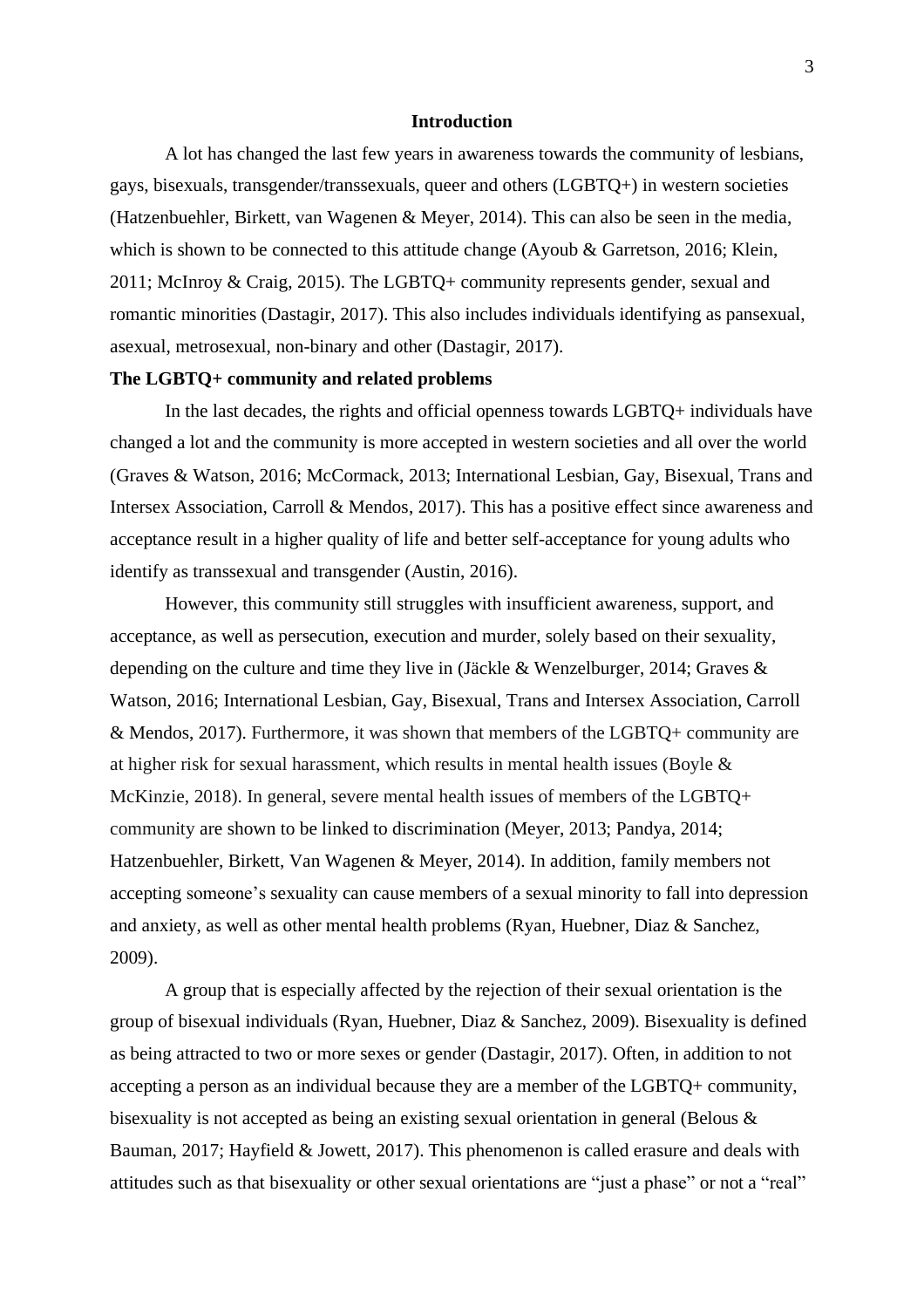sexuality, and they should "decide" to be either gay or straight (Hayfield & Jowett, 2017). In addition, often bisexuals in a different-sex relationship are seen as straight and in a same-sex relationship as gay (Hayfield & Jowett, 2017). Since this group struggles with additional challenges, compared to homosexuals (Meyer, 2013; Pandya, 2014; Hatzenbuehler, Birkett, Van Wagenen & Meyer, 2014) and is a group that only recently became a more popular topic that has not been studied extensively yet, this study will focus on bisexuals.

#### **Attitudes towards bisexual individuals**

This rejection towards bisexual individuals, but also towards other minority groups, is associated with the attitude of individuals, studies have shown (Hatzenbuehler, Birkett, Van Wagenen & Meyer, 2014; Keating & Muller, 2020; Meyer, 2013). Attitude can be defined as a judgement or disposition towards something or someone which can be both positive and negative (Allport, 1935). An attitude has the attributes of being stable and lasting over time, even though it can also be altered (Colman, 2009) and can influence the behavior and actions of an individual (Allport, 1935). Awareness and positive attitudes towards the LGBTQ+ community are important, as they are said to ease the process of self-definition and reduce prejudices, as well as ensure a better life quality of individuals of the LGBTQ+ community (Rohde-Abuba, Vennmann & Zimenkova, 2019; McCormack, 2013).

The attitudes towards the LGBTQ+ community, and in particular towards bisexual individuals, vary, depending on the culture and environment people grew up in, their gender, age and their sexual orientation (Jäckle & Wenzelburger, 2014; Brassel & Anderson, 2019; Kowalski  $\&$  Scheitle, 2019). There is still a lot of biphobia present today, not only in heterosexual but also gay and lesbian individuals (London-Terry, n.d.; Mitchell, Davis [&](https://www.tandfonline.com/author/Galupo%25252525252C+M+Paz) Galupo, 2014). These negative attitudes might be caused by a lack of awareness and therefore developed prejudices (Norton & Herek, 2012; Cumming-Potvin & Martino, 2018). Hence, a greater awareness is needed to reach the acceptance of bisexual individuals to live a life in society without problems related to their sexuality (Rohde-Abuba, Vennmann & Zimenkova, 2019).

#### **Media, narratives and the attitude towards the LGBTQ community**

This awareness and acceptance can for instance be achieved by digital media channels (Belous & Bauman, 2017). Therefore, negative attitudes towards the LGBTQ+ community could be changed by the media. Media has many ways of portraying the LGBTQ+ community, dealing with issues and ways of life (Ayoub & Garretson, 2016). For instance, the representation of transsexuality and transgenderism in social media and in entertainment media is getting more and more positive (McInroy & Craig, 2015). The use of social media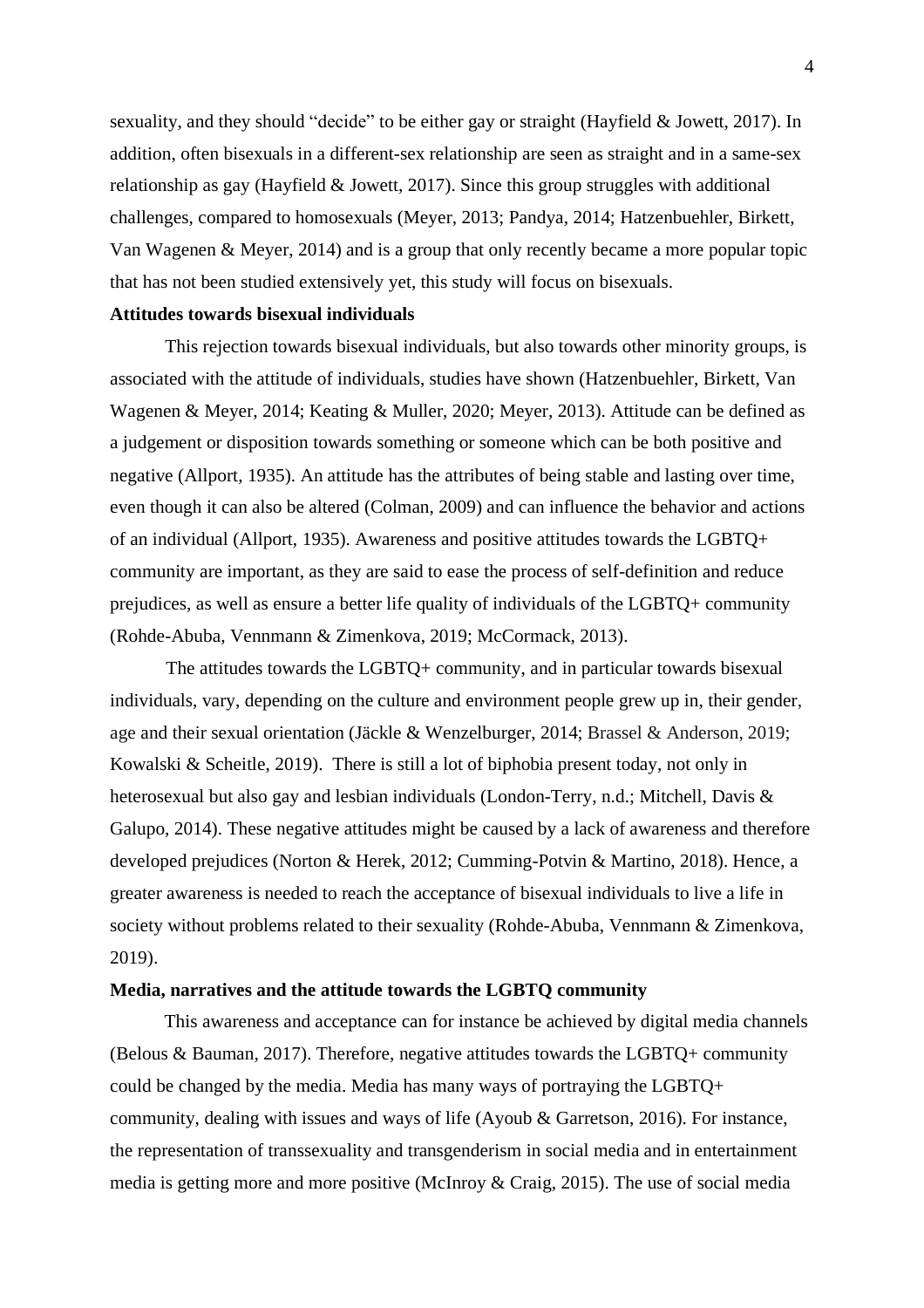makes it possible to share life stories and connect with other individuals, which has shown to change the attitude positively and foster support toward the LGBTQ+ community, especially in younger individuals (McInroy & Craig, 2015; Ayoub & Garretson, 2016). Furthermore, regarding narratives in general, some novelizations or movies deal with very black and white representations of gender and sexuality, while others manage to present sexuality as completely normal and ordinary (McInroy & Craig, 2015; Wickens, 2011; Du Fresne, 2015; Ossana & Schamus, 2005; Spears, Guadagnino, Georges, Teixeira, Morabito, Ivory & Rosenman, 2017).

In addition to those media representations mentioned above, TV series became more and more popular in the last decades, and with that increase of series, there was also an increase of bisexual characters that are portrayed in them (Aguirre-Sacasa et al., 2018-present; Goor et al., 2013-present; Kapinos et al., 2016-present; Malmuth, Schur, Miner & Fryman, 2019; Waisbord, 2004). The way TV series represent current social issues and topics and how those representations change the attitudes of the increasing number of viewers is something that was studied before, even though not extensively (Ayoub & Garretson, 2016; Klein, 2011). The findings of those existing studies leave room for wondering how much TV series can change the attitude toward certain minorities. Therefore, this study will focus on the media genre of narratives, TV series in particular.

Especially in the newer series, the portrayal of bisexuality is very common (Goor et al., 2013-present; Kapinos et al., 2016-present; Nunn et al., 2019-present). For instance, the British series 'sex education' deals with pan- , a- and bisexuality among other less known sexual preferences (Nunn et al., 2019-present). Bisexuality is also addressed in "Brooklyn nine-nine", "Abby's" and "Lucifer", as in many other relatively new series (Goor et al., 2013 present; Kapinos et al., 2016-present; Malmuth, Schur, Miner & Fryman, 2019; Aguirre-Sacasa et al., 2018-present). In "Brooklyn nine-nine", a character expresses her sexuality, is both accepted by friends as well as struggles with coming out to her parents and is in relationships with both men and women (Goor et al., 2013-present). Some shows even portray bisexuality as something completely ordinary and take the focus off the differences to heterosexuality, as well as showing other characters as completely accepting. For instance, the character Eleanor in the TV show "The good place" talks a lot about her attraction to male and female persons, which is accepted by her peers without a problem (Schur et al., 2016- 2020) . She also continues to talk about being attracted to women after entering a relationship with a male character, which promotes not to erase a part of her sexuality and that she did not "choose" a sex to be attracted to (Schur et al., 2016-2020).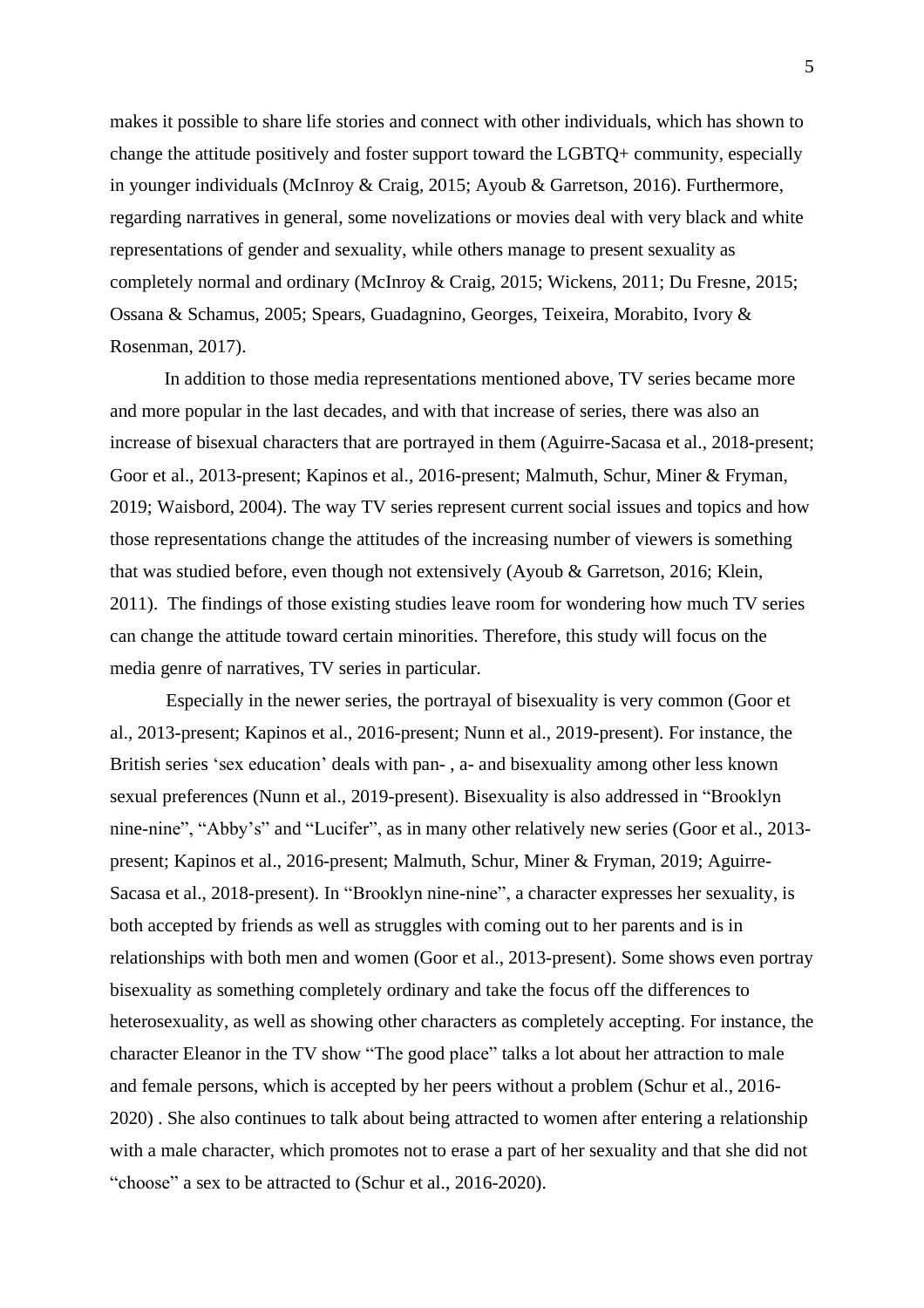However, bisexuality is not only presented as something positive. Only five years ago, there were some TV shows that used bisexuality as a source of jokes. One example would be the sitcom "how I met your mother", where one of the female protagonists, who is married to a man, repeatedly states her sexual interests toward one of her female friends for comic relief (Bays et al., 2005-2014). This is seen in various shows, including "the big bang theory" and "2 broke girls" (Lorre et al., 2007-2019; King, Cummings, Nader & Astrof, 2011-2017).

Narratives are said to change the attitude toward the LGBTQ+ community in many ways (Marwick, Gray & Annany, 2013; Bond, 2020; Yan, 2019). For instance, a study by Gillig and Murphy (2016) showed that young heterosexual viewers of narratives featuring characters of a sexual minority were in general inclined to have a more negative attitude toward the LGBTQ+ community after watching the story. However, other studies showed that watching a narrative of a LGBTQ+ character resulted in more positive attitudes toward the LGBTQ+ community or the sexuality of the character (Marwick, Gray & Annany, 2013; Yan, 2019).

Bond (2020) attempted to explain how narratives change attitudes. He arrived at the conclusion that our connection with the fictional characters works much like our connections with people in our real lives (Bond, 2020). Since contact with a minority is said to change the attitude toward this minority, Bond found that a similar thing happens when we relate to fictional characters (Bond, 2020). The emotional bond with those characters helps to get over prejudices and change the behavior toward the minority (Bond, 2020). Therefore, the way we perceive a minority is connected to the way it is presented to us (Székely & Horváth, 2014).

This was also shown in a study that inspected the negative and positive portrayal of transsexual women and the results were that the negative clips changed the attitudes of the views negatively while the positive clips did not change the attitude at all (Solomon & Kurtz-Costes, 2017). In addition, counter-stereotypical representations of characters that belonged to a minority are connected to a more positive attitude towards this minority and a decline in prejudice (Ramasubramanian, 2011). Hence, the type of representation might have an impact on the way the attitude of a viewer is changed.

This attitude change is shown to be different in female and male viewers (Brassel & Anderson, 2019; Gillig & Murphy, 2016; London-Terry, n.d.; Norton & Herek, 2012; Solomon & Kurtz-Costes, 2017). In almost every study that investigates the attitude towards LGBTQ+ community members, but also bisexuality in particular, the attitude of male participants differs from the attitude of female participants (Brassel & Anderson, 2019; London-Terry, n.d.; Norton & Herek, 2012).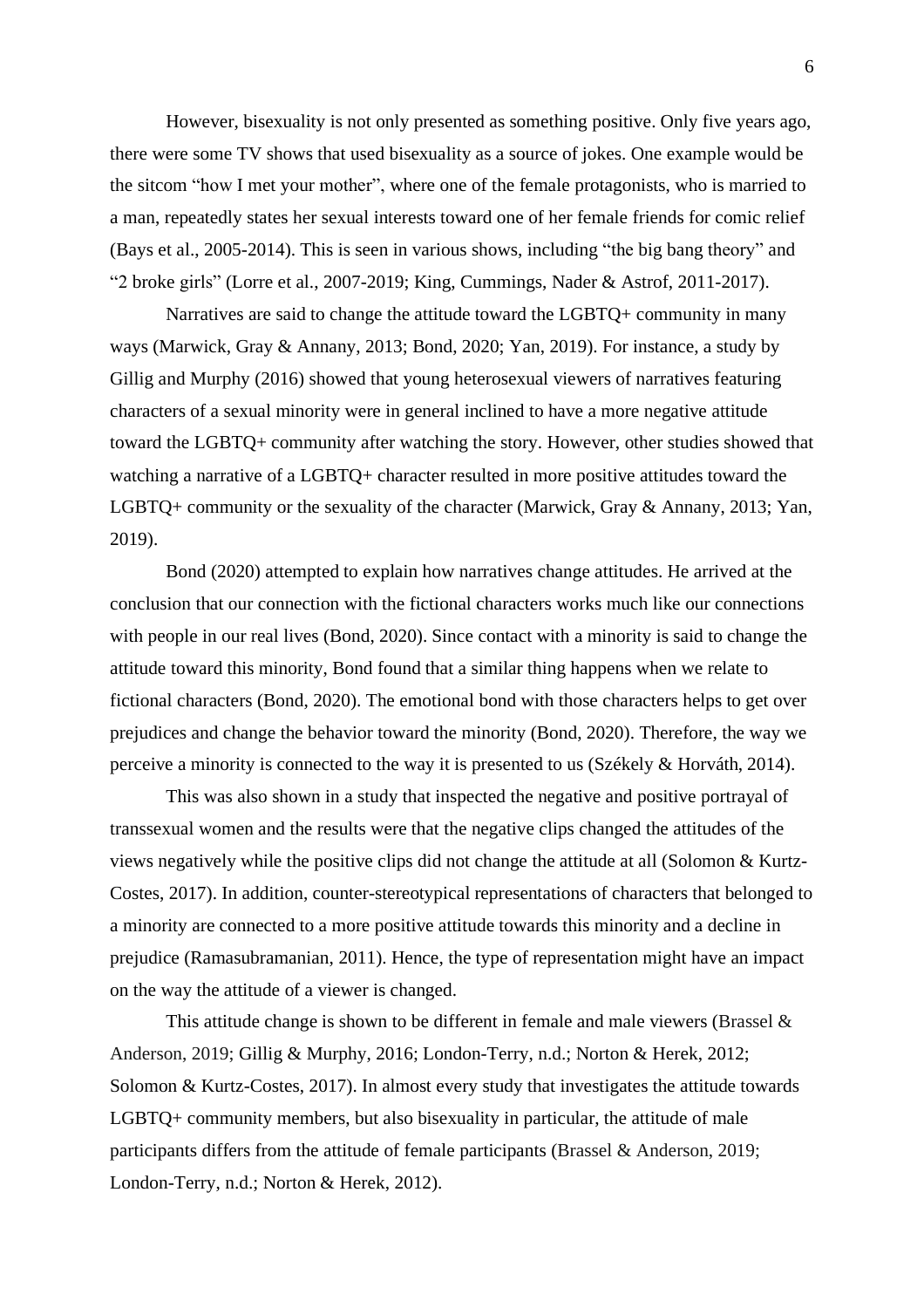One theory that explains how this attitude change via representation of characters might work is the social learning theory (Bandura, 1977). It states that a behavior change can occur without having to practice the behavior themselves beforehand if an individual observes others and imitates their behavior. In addition, the behavior of an individual can also be changed if it observes someone else being punished or rewarded for their behavior. This is called vicarious reinforcement. If the behavior is rewarded, the observer is most likely to act in the same way, while if it is punished, the observer refrains from acting like the person they observed (Bandura, 1977).

A study by Yilmaz, Yilmaz and Demi-Yilmaz (2019) has shown that this theory can be applied to visual media and the change of behavior and attitudes (Yilmaz, Yilmaz & Demi-Yilmaz, 2019). Therefore, if watching a scene from a TV series for instance, the viewer might adapt the behavior of the characters, especially if they see them being rewarded. Also, reward and punishment might change the attitude of the viewer, seeing the behavior of the character as bad if they are punished and changing their attitude towards the action of the character (Yilmaz, Yilmaz & Demi-Yilmaz, 2019). This was also shown in a study that dealt with RuPaul's Drag Race and how representation of the LGBTQ+ community changed the attitudes of viewers towards this community (Villarreal, García & Fernández, 2017). There is evidence that based on the social learning theory, homophobic attitudes of the viewers decreased by watching the show and learning by observing (Villarreal, García & Fernández, 2017).

#### **This study**

The attitudes towards bisexuality are therefore something that might be changed by watching a video and learning from the way the characters act towards a bisexual individual. Attitudes are different for men and women and the importance of changing those attitudes is evident. It is said that media, and narratives in specific can change the attitudes towards sexual minorities and therefore change the behavior towards them. This would result in a decrease of problems, such as discrimination and mental health problems for the LGBTQ+ community and bisexuals in particular. Therefore, the research question posed here is "Does the presentation of fictional characters in TV shows and movies that identify as bisexual have an impact on the change of viewer's attitudes toward bisexuals?"

The hypotheses are as follows:

1. The presentation of bisexuality in a positive way will cause a positive attitude change.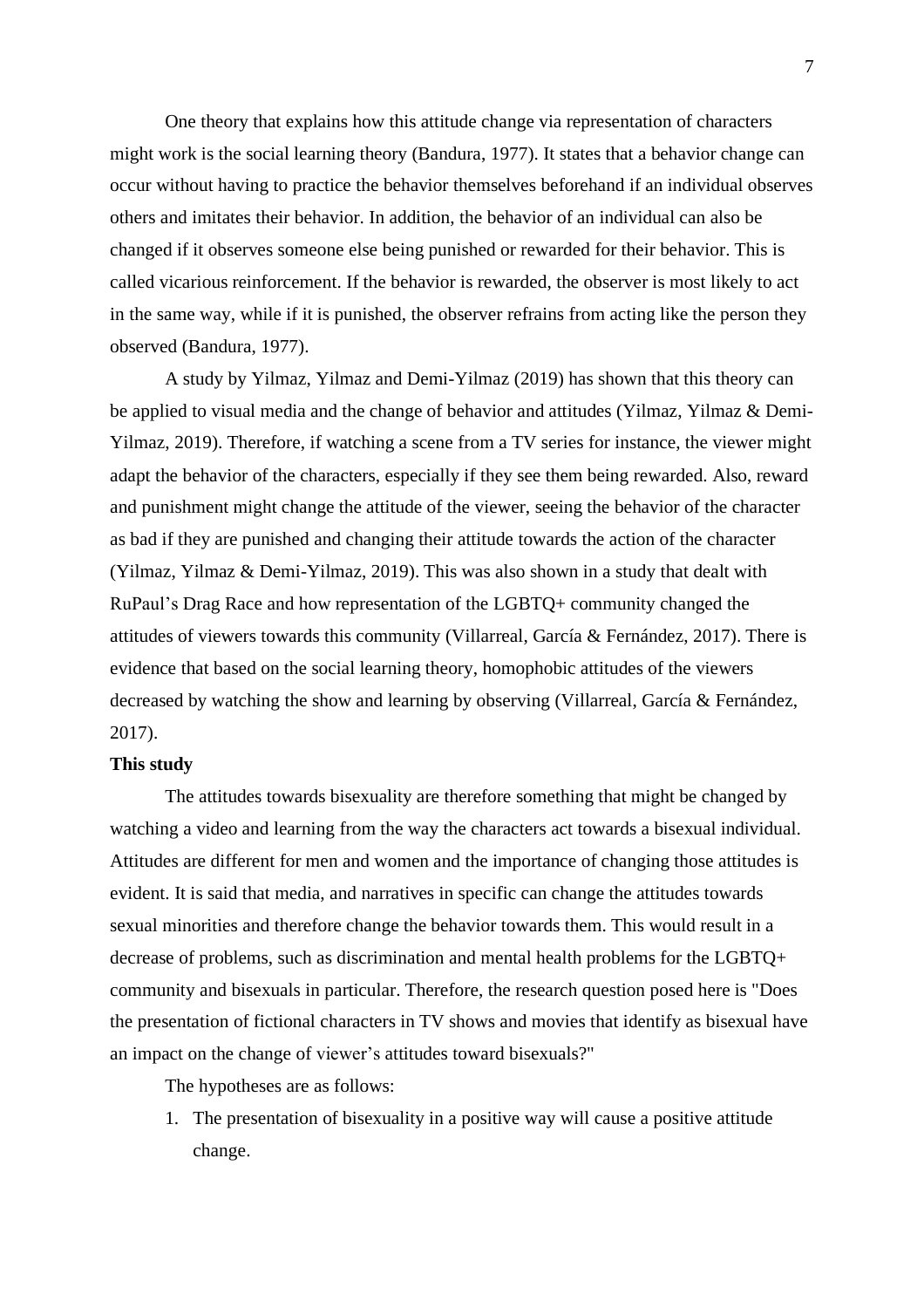2. There will be a larger positive attitude change for female than for male participants.

#### **Methods**

# **Participants**

The participants were selected through convenience sampling by contacting acquaintances of the researchers via WhatsApp and Instagram. In addition, the study was uploaded on the platform SONA, which rewards psychology students who participate with 0,25 credits of the 15 credits they need to collect. There were 99 participants, of which 60 were female and 39 were male. The age ranged from 18 to 81 years (M=30.66, SD=18,37) and the Nationality was divided in 60 German, 13 Dutch and 26 from other nationalities. 81 participants were identifying as heterosexual, three as homosexual, six as bisexual, one as asexual and six as pansexual. In addition, of the participants, 43 reported to be Christian, 15 follow another religion, and 41 were non-religious. Furthermore, the political ideologies were divided in 44 liberal, 16 center, seven conservative, 27 non-political and five specified another political ideology. The participants were asked to have a sufficient level of knowledge of the English language and be over 18 years of age, apart from that there was no inclusion data given.

### **Materials**

The study was conducted on the platform Qualtrics (2020). In the beginning of the questionnaire, there were demographic questions about the participants' age, nationality, gender, sexual orientation, religious affiliation and political ideology. The age was recorded with an open text field. For the nationality, there was a selection of "German", "Dutch" or an open text field to enter another nationality. The gender was recorded by choosing between "male", "female", "non-binary", "transgender", "prefer not to disclose" and an open field to self-describe. The concepts of non-binary and transgender were explained at the top of the question. In addition, there was a question about the participants' sexual orientation, being able to select "heterosexual", "homosexual", "bisexual", "asexual" and "pansexual", as well as an open text field to self-describe. The concepts of bisexuality, asexuality and pansexuality were explained at the top of the question. Then, the religion of the participants was sought after, namely "Christianity", "Islam", "Judaism", "Hinduism", Buddhism" and "nonreligious", as well as an open text field to self-describe. Finally, the last demographic question dealt with political ideologies of the participants. It was possible to select "liberal", "center", "conservative" and "non-political", as well as an open text field to self-describe.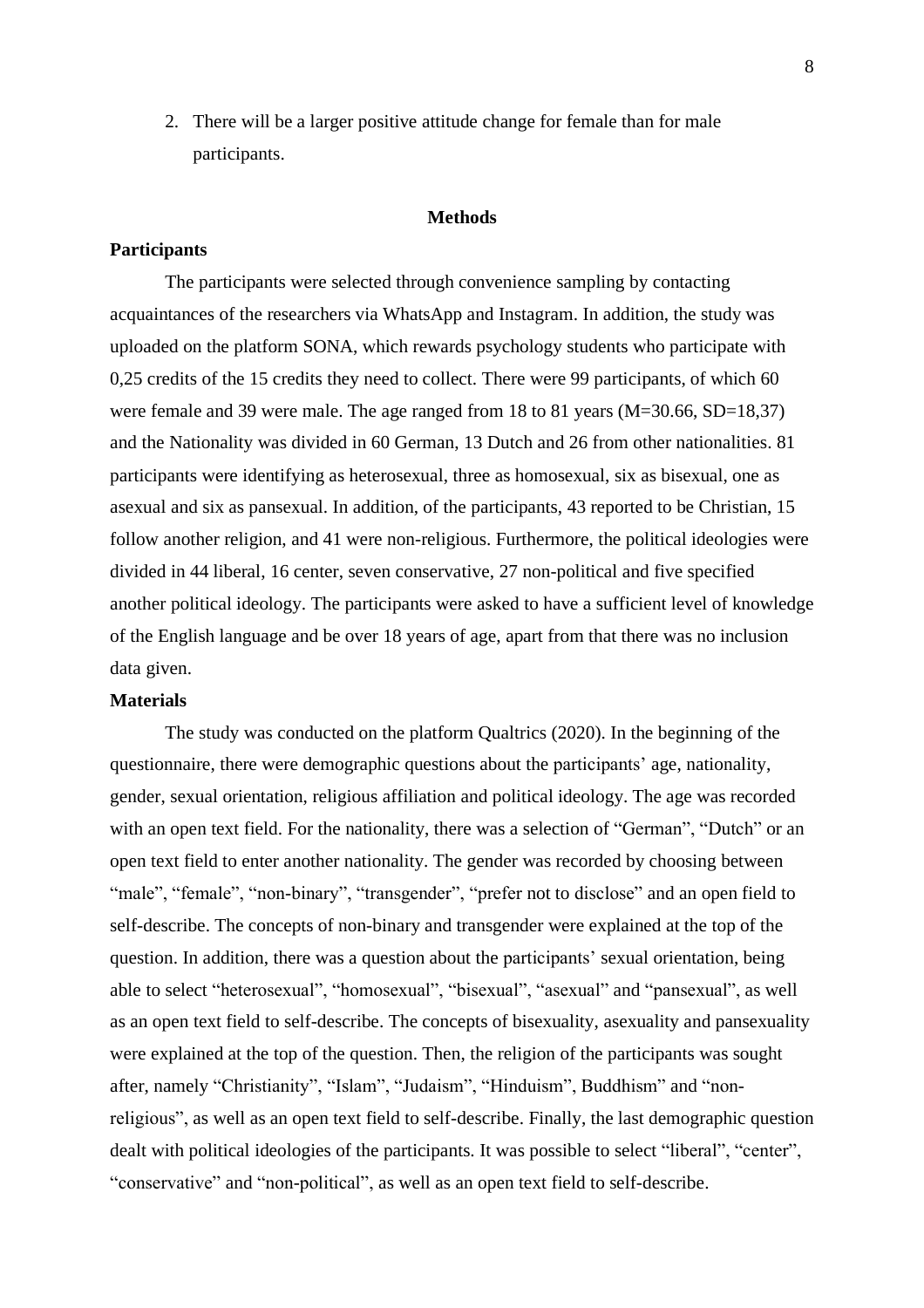The study contained three different scales because of collaboration with other researchers. For this paper, only the "Attitudes Regarding Bisexuality Scale" (Mohr & Rochlen, 1999) was of significance. The "Attitudes Regarding Bisexuality Scale" is a validated questionnaire with 18 items about attitudes towards bisexuality in males and females, formulated in statements (Mohr & Rochlen, 1999). The statements were tested by using a 5-point Likert scale, ranging from "Strongly Disagree" to "Strongly Agree". Examples of statements given in the questionnaire are "Most men who claim to be bisexual are in denial about their true sexual orientation" and "I would *not* be upset if my sister were bisexual" (Mohr & Rochlen, 1999). This questionnaire was validated multiple times (Matsuda, Rouse & Miller-Perrin, 2014; Mohr & Rochlen, 1999). The items were found to be reliable and measuring what was intended and there was evidence for a strong internal consistency (Matsuda, Rouse & Miller-Perrin, 2014; Mohr & Rochlen, 1999). This was also shown with the data of this study, with a Chronbach's Alpha of .81.

After the questionnaire, there was one question about how familiar participants were with bisexuality. The answer was recorded using a 4-point Likert scale, ranging from "not familiar" to "familiar".

The videos used in this study were two clips from the popular TV series "Brooklyn nine-nine" containing scenes of different natures. The first clip deals with a situation in which the sexuality of a bisexual individual is accepted. A friend of the bisexual character is trying to get information about her new boyfriend out of her until he finds out it is a girlfriend (Goor et al., 2013- present). The second clip deals with the same individual experiencing how her sexuality is not accepted. The parents of the character say it is okay for her to date a married man, because that is better than being a lesbian. She then outs herself and storms out (Goor et al., 2013- present).

After the video, some questions were asked, such as "Have you seen this scene before?" which could be answered by either yes or no. The next question was "What was the hair color of the main character in the scene?" that could be answered by choosing "blue", "red", "black", "brown", "blonde" or "I don't know". The last question was "What type of media was shown?". The possible answers were reality TV, advertisement, vlog content and entertainment media (e.g. Netflix or TV show).

#### **Procedure**

The study was conducted online. The participants could enter the questionnaire by using a link or going through the platform SONA. After answering the consent form, the participants were asked to enter their demographic data. Following, the participants were first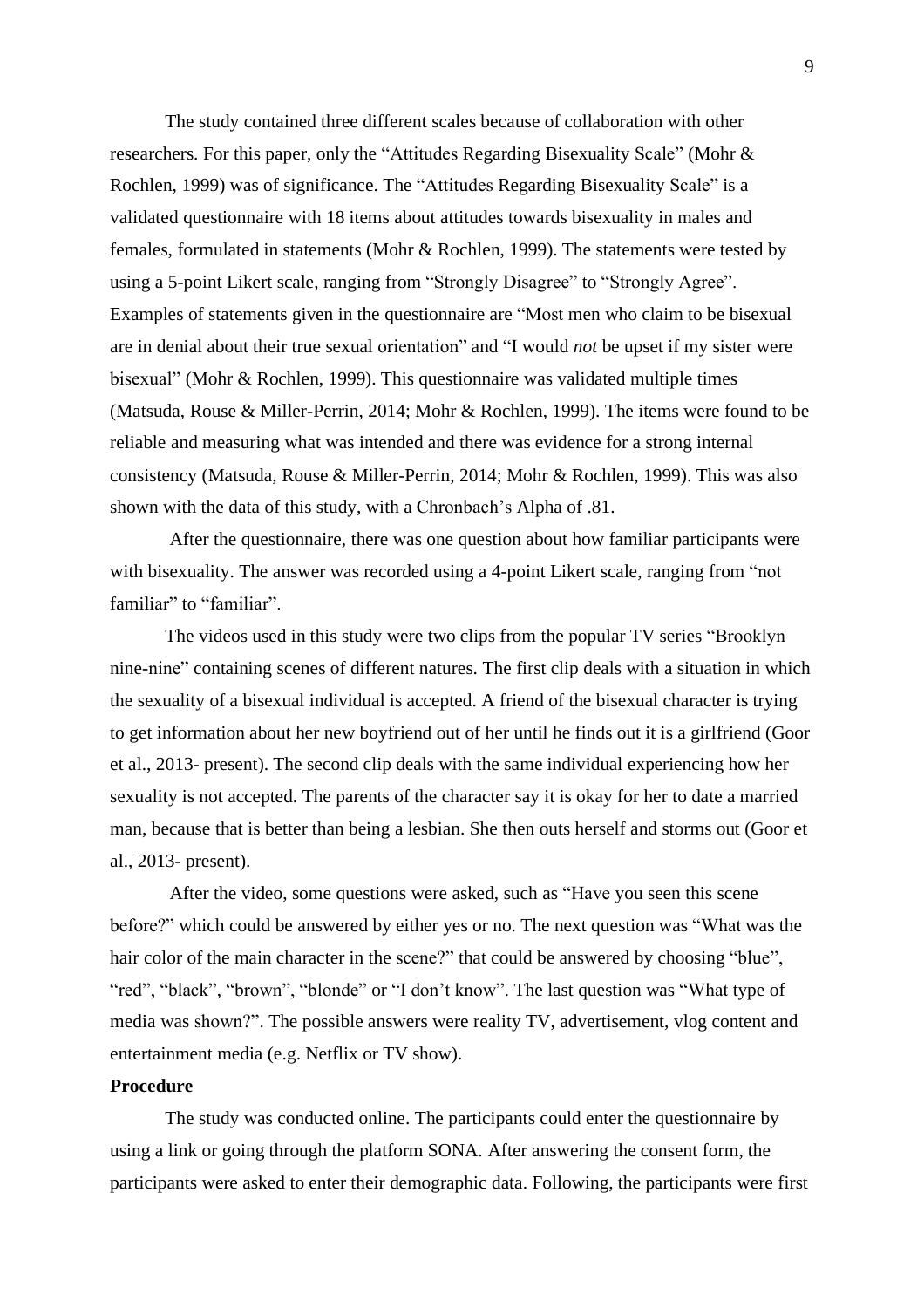asked to fill out the "Attitudes Regarding Bisexuality Scale" and then to state how familiar they were with bisexuality as a concept. After this, the participants were asked to watch the video. The videos shown to the participants were randomly chosen to be either the video with the positive response or the negative response towards the sexuality of the character. Next, the participants were asked some general questions about the video in order to test if they had watched it and to leave more time before answering the questionnaire again. Those questions were answerable by drop-down pre-made answers. In addition, there was a question about the characters sexuality that had the answer possibilities heterosexual, homosexual, bisexual, asexual and not mentioned. Finally, the last question was "Were the main character's parents shown?" which could be answered by either yes or no.

After answering those questions, the participants were asked to fill out the "Attitudes Regarding Bisexuality Scale" again.

At the end of the questionnaire, the participants were debriefed about the purpose of the study and had the possibility to enter their Email-address if they wanted to be informed about their results. After this, the study was completed.

# **Data analysis**

In order to analyze the data gathered through the study, first the participants who did not consent, did not complete the questionnaire and did not fulfil the inclusion criteria were excluded from analysis. In addition, one participant gave invalid answers to the demographic questions, such as answering the question about the nationality with the phrase "from a land far far away" and was therefore excluded as well.

Then, the independent and dependent variables were generated by summarizing the results of the questionnaires and dividing the participants in two groups, those who had watched the positive video and those who had watched the video with the negative response. The independent variable was the kind of video that was watched and therefore a dummy variable of the two groups described above. The dependent variable was the difference in attitude, measured by the difference in responses of the questionnaire before the video and the questionnaire after the video. Finally, the moderator variables were the recorded answers of the participants to the demographic questions about the gender, which was a dummy variable since participants solely selected to be either male or female.

Those variables were then inserted in the Hayes' PROCESS macro in SPSS in order to answer the hypotheses of this study by testing the effects the variables had on each other.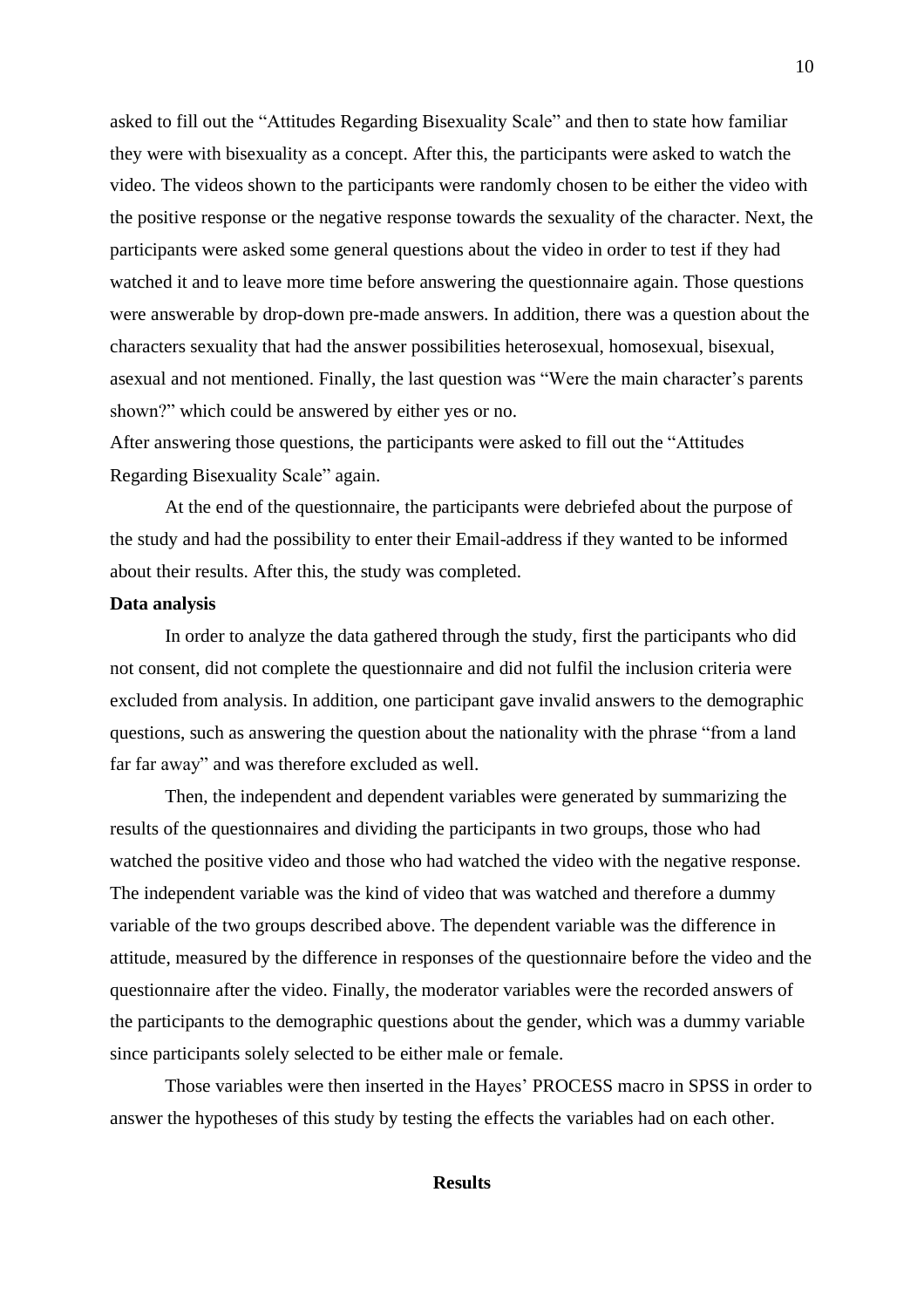There were no significant differences between the group that watched the positive video and the group that watched the negative video, as well as the test of attitude before and after watching each video. This can be seen in table 1.

# **Table 1**

#### *Descriptive statistics*

|                |         | Positive      |       | Negative      |       |
|----------------|---------|---------------|-------|---------------|-------|
|                |         | <b>Before</b> | After | <b>Before</b> | After |
| N              | Valid   | 50            | 50    | 49            | 49    |
|                | Missing | 49            | 49    | 50            | 50    |
| Mean           |         | 74,34         | 74,56 | 73,39         | 74,61 |
| Std.-Deviation |         | 8,97          | 9,77  | 7,60          | 7,94  |

The analysis with PROCESS to investigate the relationship between the video type and the change in the attitude of participants toward bisexuality, regarding the gender of the participants, revealed that there is not a significant effect present. The main effect of the video type on the attitude change had a p-value of .16 and was therefore also not significant  $(b = -1)$ 2.94,  $t(95) = -1.41$ ,  $p = .16$ ). Furthermore, the explained variance was low and the moderation had an insignificant effect  $(F(3, 95) = 2.26, p = .08, R^2 = .07)$ .

## **Discussion**

This study aimed at studying the relationship between the representation of bisexual characters in a video and the change in attitude towards bisexual individuals, regarding the gender of participants as possible moderator variable. It was hypothesized that female viewers and viewers of the positive representation video would have a more positive attitude change. These hypotheses were not confirmed since the results of this study showed that even though there might be some minimal differences that can be explained by the variables that were tested those differences are not high enough to be significant. Therefore, this study does not have any significant results.

## **Implications**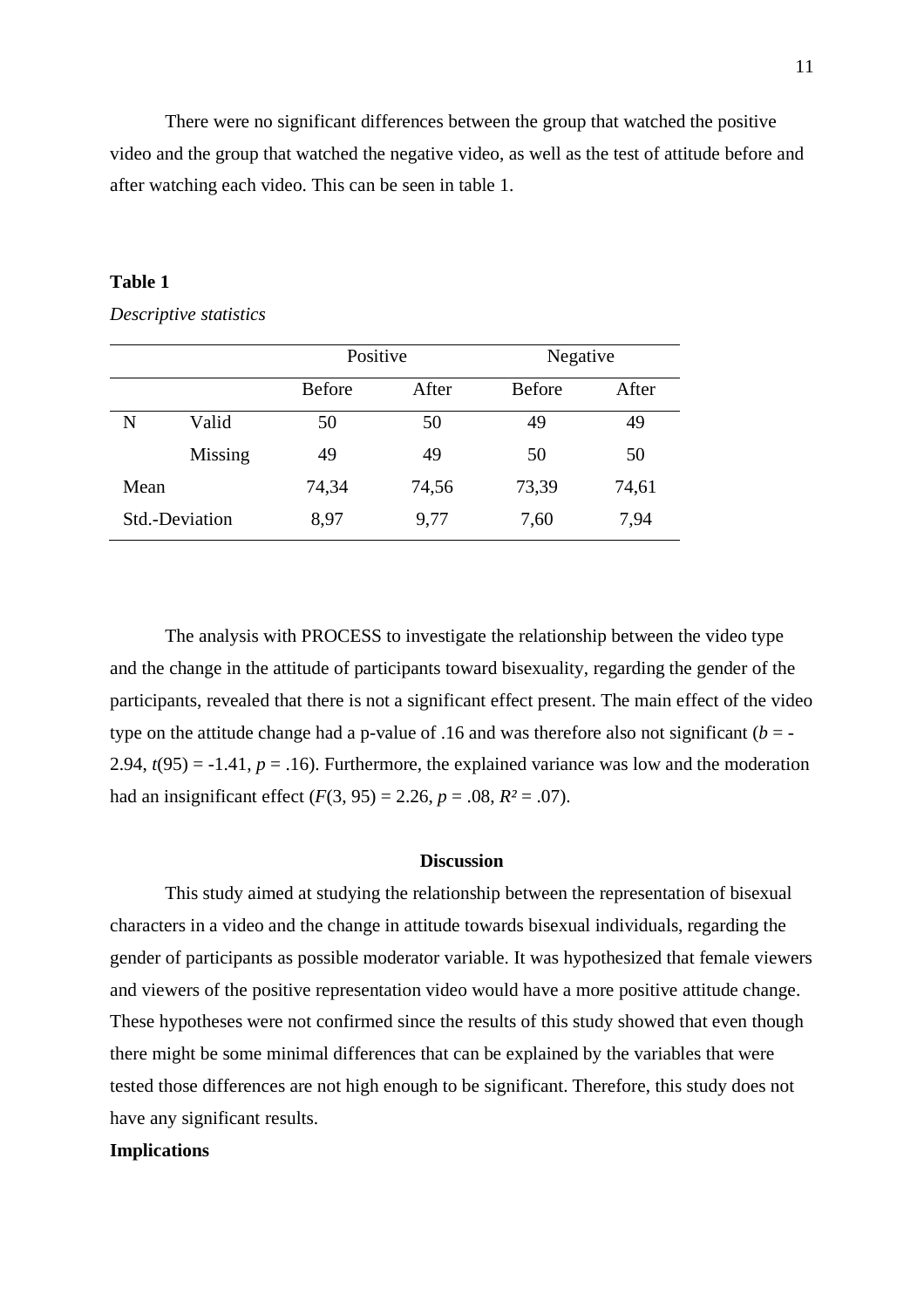This insignificance of results implies that short videoclips that show reactions to someone's bisexuality, negative or positive, cannot change the attitude of individuals towards bisexuality. This seems to be therefore true for short-term interventions with video clips that do not support building an emotional connection with the characters but only show one or a few scenes with one main issue. Hence, the social learning theory does not apply to videoclips of this kind, at least not regarding the attitudes towards bisexuality.

In addition, there is no proof in this study that male and female participants express a significant difference in attitude change when watching these video clips. This implies that the impact of short video clips is not different in male and female participants, however, the insignificance of the main effect might have an impact on this implication and a significant attitude change might show some difference in male and female participants.

#### **Strengths and limitations**

There were several strengths to this study. First of all, the sampling of participants was, with the possibilities restricted to students kept in mind, quite diverse, there were two participants over the age of eighty and several over the age of fifty, also many different religious faiths and political ideologies were represented. In addition, the pool of participants consisted of over one hundred people, which therefore resulted in a sample large enough to expect the results to be valid. The study also had the strength of randomization since the different scales and videos were randomly assigned to each participant and therefore effects that the other scales might have had on the scales that were analyzed, cancelled each other out.

Finally, this study gave insight into a new topic since there are barely studies about the impact of the type of representation of a sexuality in a TV show on the attitude towards this sexuality, and there is not one study present that looked at the effect of the social learning theory through the representation on TV shows on the attitude towards bisexuality, which is then tested for a moderation of gender. This combination of variables, combined with the insignificant results, might show a new perspective on this topic and help other researchers in the future to build their research around it.

There are some limitations to this study as well. First, the study had a large dropout rate due to the length and repetition of scales in the questionnaire. The participants reported irritation and boredom because of the repetition, and some had to invest over an hour to fill in the questionnaire. Therefore, many reported to have dropped out because the questionnaire took too long, and they were not interested in participating any more.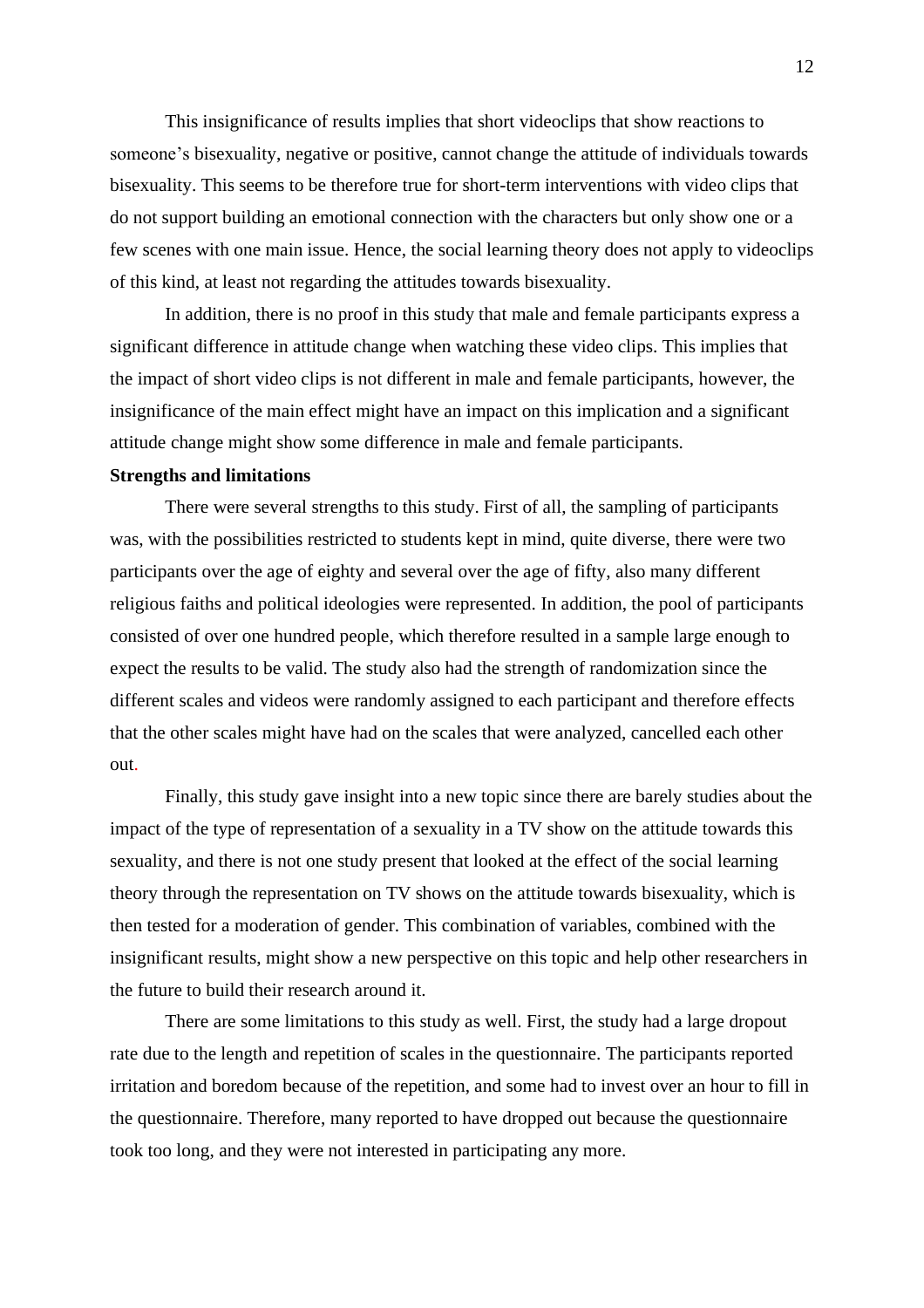In addition, the sample of participants consisted mainly of liberal, open- minded people, considering that most participants were selected using convenience sampling. Therefore, most of the participants already had a positive attitude towards bisexuality and could therefore not be changed for the better.

Regarding the videos, there might have been some limitations as well. First of all, most of the participants were not native English speakers and there were a few complaints and comments by participants that they were not always able to follow the content of the videos. This might have resulted in the expected effect of the video type on the attitude to be less impactful. The message of the video and the actions of the characters might have not been understood and therefore the variable of the video type would be invalid. Furthermore, the video clips were very short, there was not enough time to connect with the characters and feel for them. Many participants also stated that they did not know which character was the main character in a certain scene, which might have resulted in not being able to decide which character's action to follow and learn from. In order to have significant results it might be of importance to watch longer clips or even a whole show.

# **Recommendations for future research**

Using longer clips is one recommendation for future research. A long term-study could be conducted which requires the participants to watch an entire show and connect with the characters, which is shown to have a significant impact on the attitude of the viewers (Bond, 2020). This might show very different results and an increase in positive attitude for participants who started with a negative attitude.

This should also be more possible with a more diverse sample of participants that includes more participants with negative attitudes towards bisexuality. In order to produce valid results, the sample should be more random than in the current study. In addition, the language of the questionnaire and the videos should match the native language of the participants to ensure that everything is understood correctly, and the message of the videos comes across.

If these changes are implemented and if results then show that TV shows can change the attitude toward bisexuality for the better, then the researcher recommends to create an intervention in order to change attitudes and get people to think more positively about this particular group of people.

# **Conclusion**

In conclusion, studying the attitude change towards bisexuality through different representations of reactions to bisexuality in short video clips did not produce any significant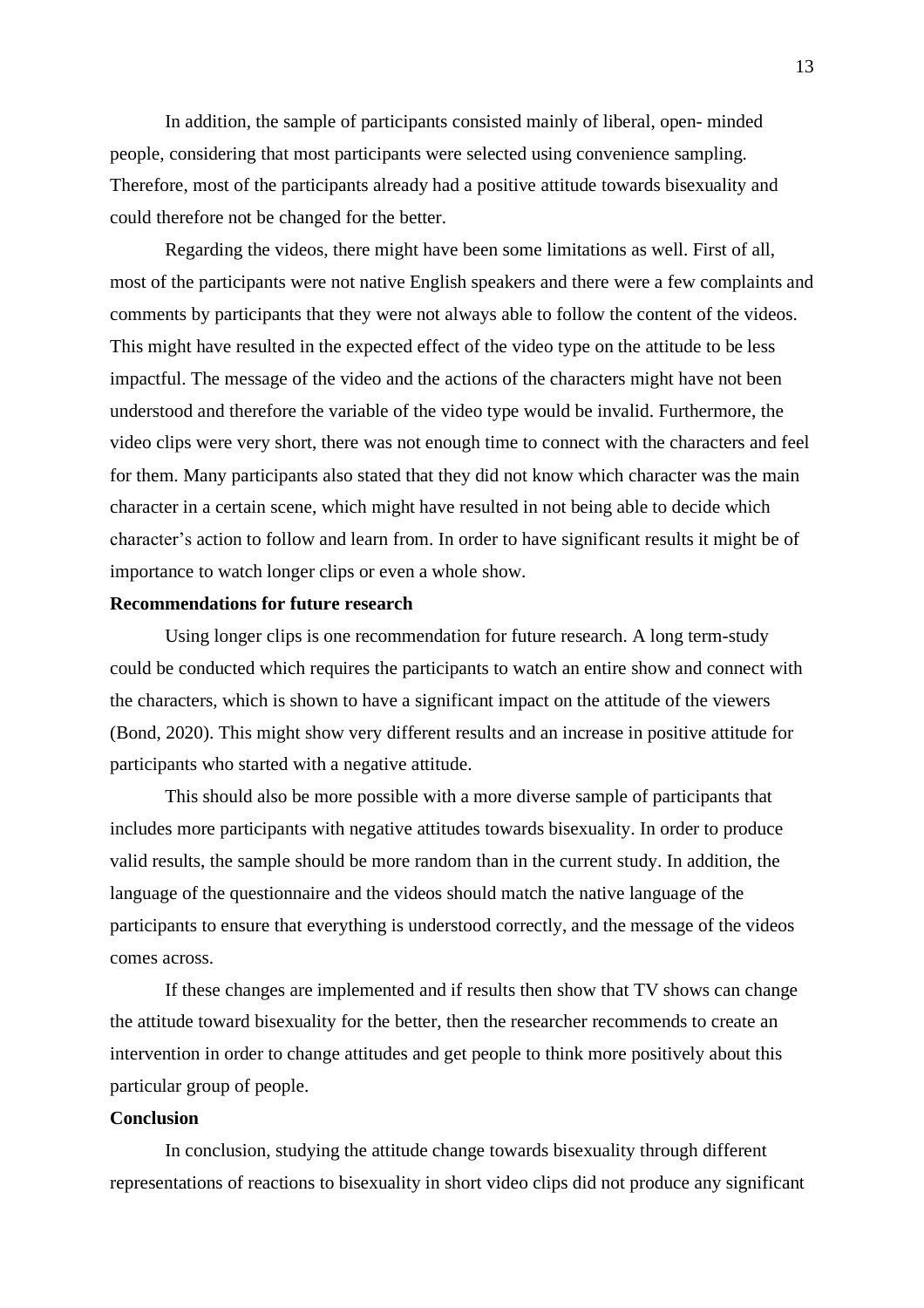results in this study. This shows that short term studies such as this are not effective in studying the attitude change toward bisexuality caused by TV shows. Therefore, the researcher recommends conducting a study on a bigger scale with a different sample of participants and longer videos. This topic is still a very relevant one and more studies in this area might produce results that can be used for helpful interventions.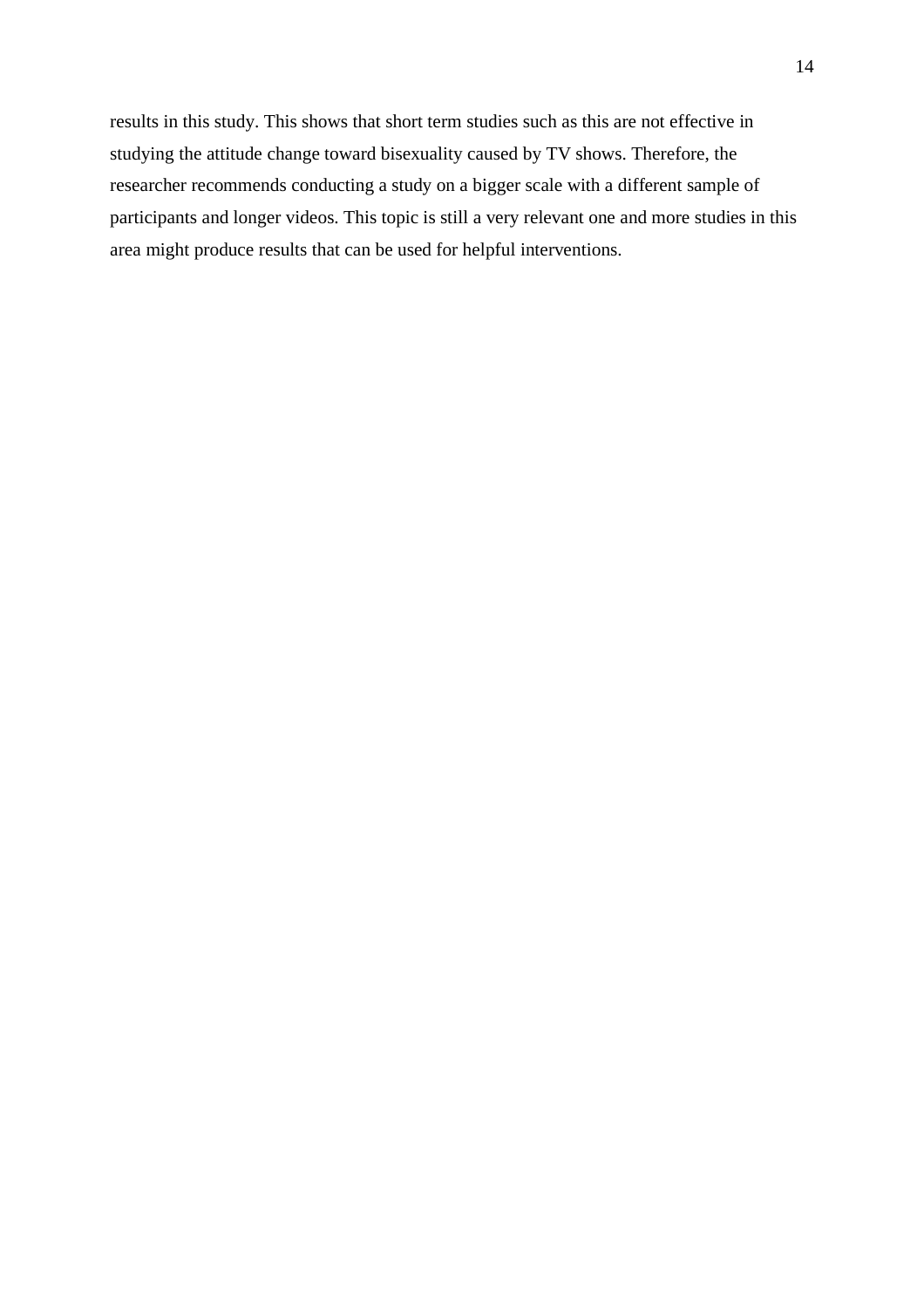# **SPSS Syntax**

RECODE Q147\_1 Q149\_1 Q151\_1 Q148\_1 Q150\_1 Q154\_1 Q155\_1 Q156\_1 Q158\_1 Q159\_1 Q160\_1 Q162\_1 Q165\_1

 Q166\_1 Q167\_1 Q168\_1 Q169\_1 Q170\_1 Q173\_1 Q174\_1 Q175\_1 Q177\_1 Q178\_1 Q179\_1 Q180\_1 Q183\_1 Q184\_1

 Q185\_1 Q186\_1 Q187\_1 Q188\_1 Q191\_1 Q192\_1 Q193\_1 Q195\_1 Q196\_1 Q197\_1 Q198\_1 Q201\_1 Q202\_1 Q203\_1

 Q204\_1 Q205\_1 Q206\_1 Q209\_1 Q210\_1 Q211\_1 Q213\_1 Q214\_1 Q215\_1 Q216\_1  $Q219_1$  (1=5) (2=4) (3=3)

 $(4=2)$   $(5=1)$ .

EXECUTE.

```
RECODE Q152_1 Q153_1 Q157_1 Q164_1 Q163_1 Q171_1 Q172_1 Q176_1 Q181_1
Q182_1 Q189_1 Q190_1 Q194_1
```
 $Q200\quad1\quad 0199\quad1 \quad Q207\quad1 \quad Q208\quad1 \quad Q212\quad1 \quad Q218\quad1 \quad Q217\quad1 \quad (6=5) \quad (7=4) \quad (8=3) \quad (9=2)$  $(10=1)$ .

EXECUTE.

```
RECODE Q152_1 Q153_1 Q157_1 Q164_1 Q163_1 Q171_1 Q172_1 Q176_1 Q181_1
Q182_1 Q189_1 Q190_1 Q194_1
```

```
Q200\quad1\ Q199\quad1\ Q207\quad1\ Q208\quad1\ Q212\quad1\ Q218\quad1\ Q217\quad1 (6=5) (7=4) (8=3) (9=2)(10=1) (1=5) (2=4) (3=3)
```
 $(4=2)$   $(5=1)$ .

EXECUTE.

RECODE Q218 1 (13=5) (18=4) (19=3) (20=2) (21=1). EXECUTE.

RECODE Q200\_1 (13=1) (18=2) (19=3) (20=4) (21=5). EXECUTE.

RECODE Q200\_1 (5=1) (4=2) (2=4) (1=5). EXECUTE.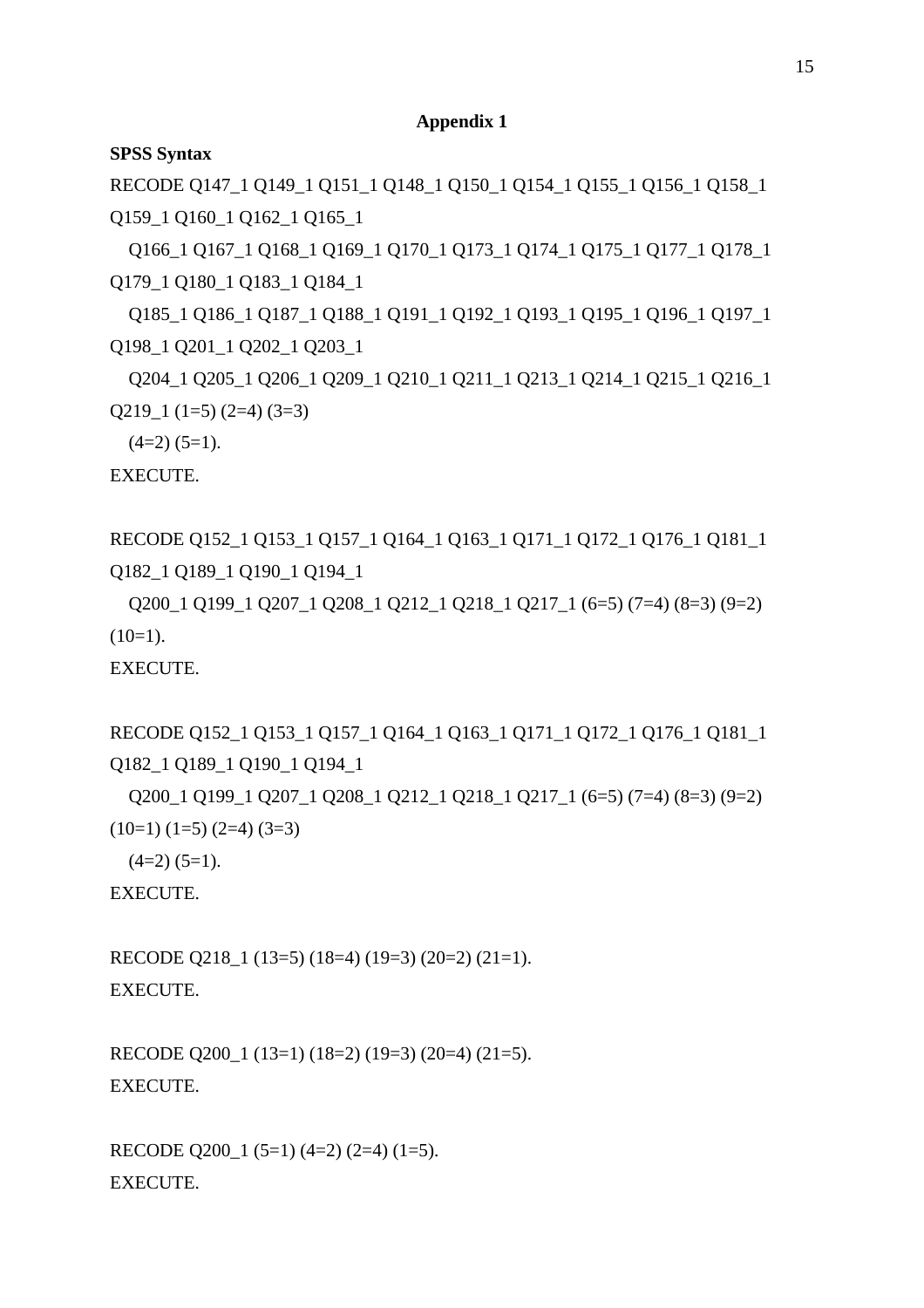RECODE Q202 $1$  (1=0) (0=1) INTO videotype.

EXECUTE.

```
FREQUENCIES VARIABLES=Q147_1 Q148_1 Q149_1 Q150_1 Q151_1 Q152_1 Q153_1
Q154_1 Q155_1 Q156_1 Q157_1
```
 Q158\_1 Q159\_1 Q160\_1 Q162\_1 Q163\_1 Q164\_1 Q165\_1 Q31\_1 Q166\_1 Q167\_1 Q168\_1 Q169\_1 Q170\_1 Q171\_1

 Q172\_1 Q173\_1 Q174\_1 Q175\_1 Q176\_1 Q177\_1 Q178\_1 Q179\_1 Q180\_1 Q181\_1 Q182\_1 Q183\_1 Q184\_1 Q185\_1

```
 Q186_1 Q187_1 Q188_1 Q189_1 Q190_1 Q191_1 Q192_1 Q193_1 Q194_1 Q195_1
Q196_1 Q197_1 Q198_1 Q199_1
```
 Q200\_1 Q201\_1 Q202\_1 Q203\_1 Q204\_1 Q205\_1 Q206\_1 Q207\_1 Q208\_1 Q209\_1 Q210\_1 Q211\_1 Q212\_1 Q213\_1

Q214\_1 Q215\_1 Q216\_1 Q217\_1 Q218\_1 Q219\_1

```
 /STATISTICS=STDDEV MINIMUM MAXIMUM MEAN MEDIAN
```
/BARCHART FREQ

/ORDER=ANALYSIS.

```
COMPUTE posafter=Q166_1 + Q167_1 + Q168_1 + Q169_1 + Q170_1 + Q171_1 + Q172_1+ Q173_1 + Q174_1 +
```

```
Q175 1 + Q176 1 + Q177 1 + Q178 1 + Q179 1 + Q180 1 + Q181 1 + Q182 1 +Q183_1.
```
EXECUTE.

```
COMPUTE negafter=Q202_1 + Q203_1 + Q204_1 + Q205_1 + Q206_1 + Q207_1 +Q208 1 + Q209 1 + Q210 1 +
```
 $Q211_1 + Q212_1 + Q213_1 + Q214_1 + Q215_1 + Q216_1 + Q217_1 + Q218_1 +$ Q219\_1. EXECUTE.

COMPUTE posbefore= $Q147\ 1 + Q148\ 1 + Q149\ 1 + Q150\ 1 + Q151\ 1 + Q152\ 1 +$  $Q153_1 + Q154_1 + Q155_1 +$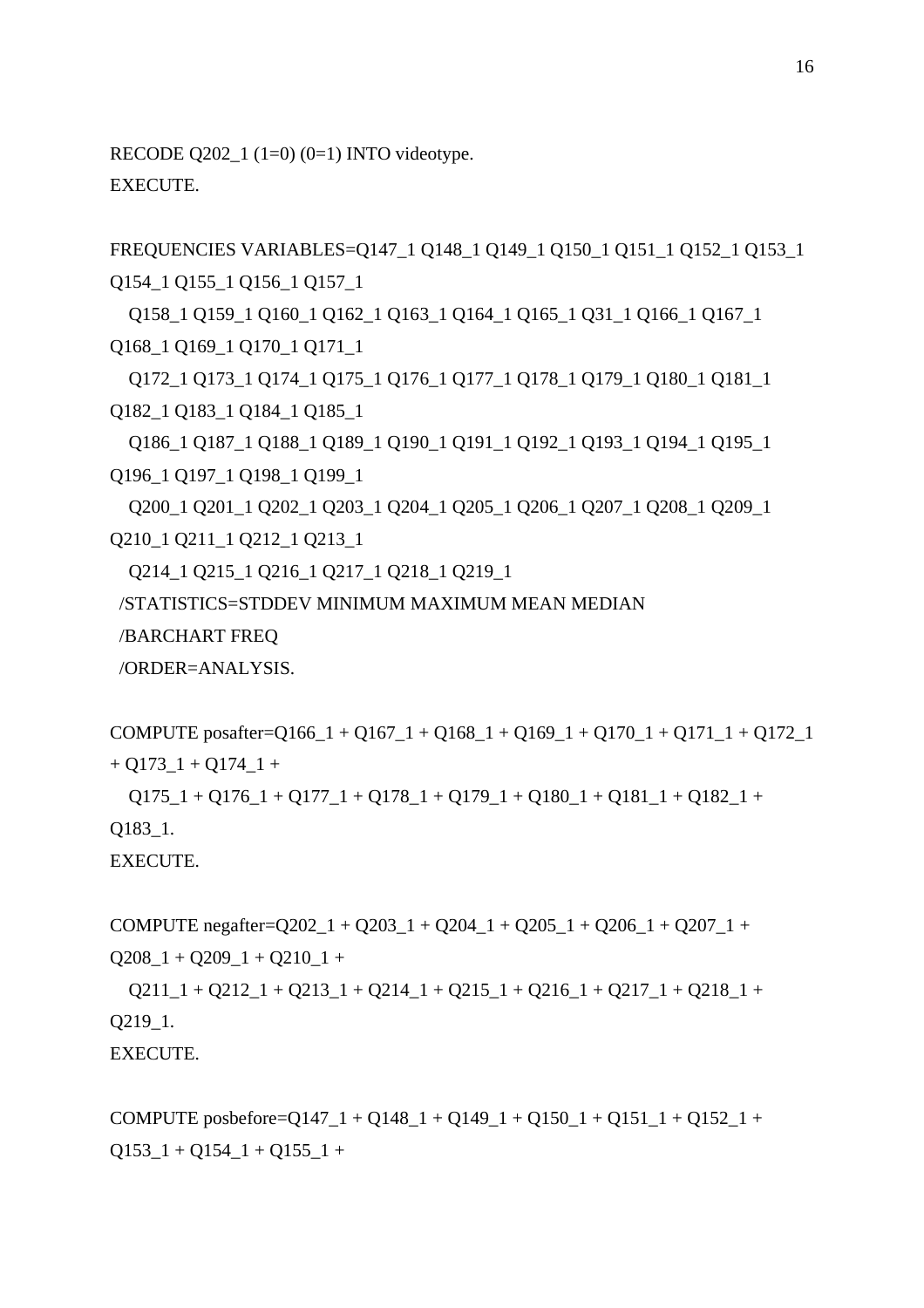$Q156\_1 + Q157\_1 + Q158\_1 + Q159\_1 + Q160\_1 + Q162\_1 + Q163\_1 + Q164\_1 +$ Q165\_1. EXECUTE.

```
COMPUTE negbefore=Q184_1 + Q185_1 + Q186_1 + Q187_1 + Q188_1 + Q189_1 +Q190_1 + Q191_1 + Q192_1 +Q193_1 + Q194_1 + Q195_1 + Q196_1 + Q197_1 + Q198_1 + Q199_1 + Q200_1 +Q201_1.
EXECUTE.
```

```
FREQUENCIES VARIABLES=posbefore posafter negbefore negafter
 /STATISTICS=STDDEV MINIMUM MAXIMUM MEAN MEDIAN
 /BARCHART FREQ
 /ORDER=ANALYSIS.
```

```
FREQUENCIES VARIABLES=Q11 Q68 Q68_3_TEXT Q12 Q12_6_TEXT Q13
Q13_6_TEXT Q14 Q14_7_TEXT Q15 Q15_5_TEXT 
 /STATISTICS=STDDEV MINIMUM MAXIMUM MEAN MEDIAN
 /BARCHART FREQ
 /ORDER=ANALYSIS.
```

```
COMPUTE ALL before = MAX(posbefore, negbefore).
EXECUTE.
```

```
COMPUTE ALL_after = MAX(posafter, negafter).
EXECUTE.
```

```
COMPUTE ALL_dif=ALL_after - ALL_before.
EXECUTE.
```

```
GRAPH
 /HISTOGRAM=ALL_dif
 /PANEL COLVAR=Q12 COLOP=CROSS ROWVAR=videotype ROWOP=CROSS.
```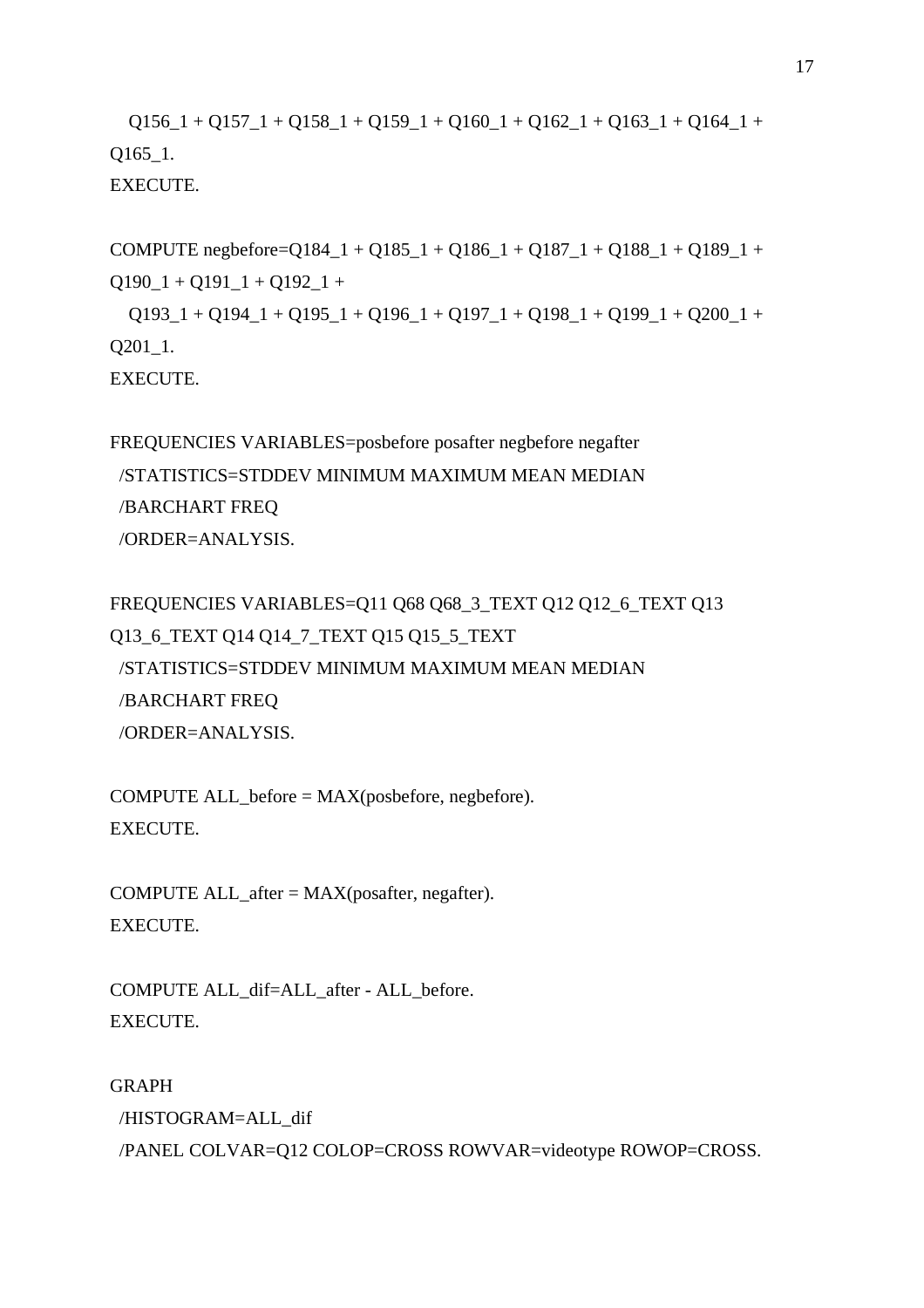# **CORRELATIONS**

 /VARIABLES=ALL\_dif videotype Q68 Q12 Q13 Q14 Q15 /PRINT=TWOTAIL NOSIG /STATISTICS DESCRIPTIVES /MISSING=PAIRWISE.

#### RELIABILITY

 /VARIABLES=Q147\_1 Q148\_1 Q149\_1 Q150\_1 Q151\_1 Q152\_1 Q153\_1 Q154\_1 Q155\_1 Q156\_1 Q157\_1 Q158\_1 Q159\_1 Q160\_1 Q162\_1 Q163\_1 Q164\_1 Q165\_1 /SCALE('ALL VARIABLES') ALL /MODEL=ALPHA /STATISTICS=DESCRIPTIVE CORR /SUMMARY=TOTAL.

#### **Sources**

- Aguirre-Sacasa, R. et.al. (Producer). (2018-present). *Chilling adventures of Sabrina*. US: Netflix Streaming services & Warner Bros. Television Distribution.
- Allport, G. W. (1935), "Attitudes", in *A Handbook of Social Psychology*, ed. C. Murchison, Worcester, MA: Clark University Press, 789–844.
- Austin, A. (2016). "There I am": A Grounded Theory Study of Young Adults Navigating a Transgender or Gender Nonconforming Identity within a Context of Oppression and Invisibility. *Sex Roles*, *75*(5–6), 215–230. doi:10.1007/s11199-016-0600-7
- Ayoub, P. M., & Garretson, J. (2016). Getting the Message Out: Media Context and Global Changes in Attitudes Toward Homosexuality. *Comparative Political Studies*, *50*(8), 1055–1085. doi:10.1177/0010414016666836
- Bandura, A. (1977). *Social Learning Theory*. Upper Saddle River, NJ, United States: Prentice Hall.
- Bays, C. et.al. (Producer). (2005-2014). *How I met your mother*. US: 20<sup>th</sup> Television.
- Belous, C. K., & Bauman, M. L. (2016). What's in a Name? Exploring Pansexuality Online. *Journal of Bisexuality*, *17*(1), 58–72. doi:10.1080/15299716.2016.1224212
- Bond, B. J. (2020). The Development and Influence of Parasocial Relationships With Television Characters: A Longitudinal Experimental Test of Prejudice Reduction Through Parasocial Contact. *Communication Research*, 009365021990063.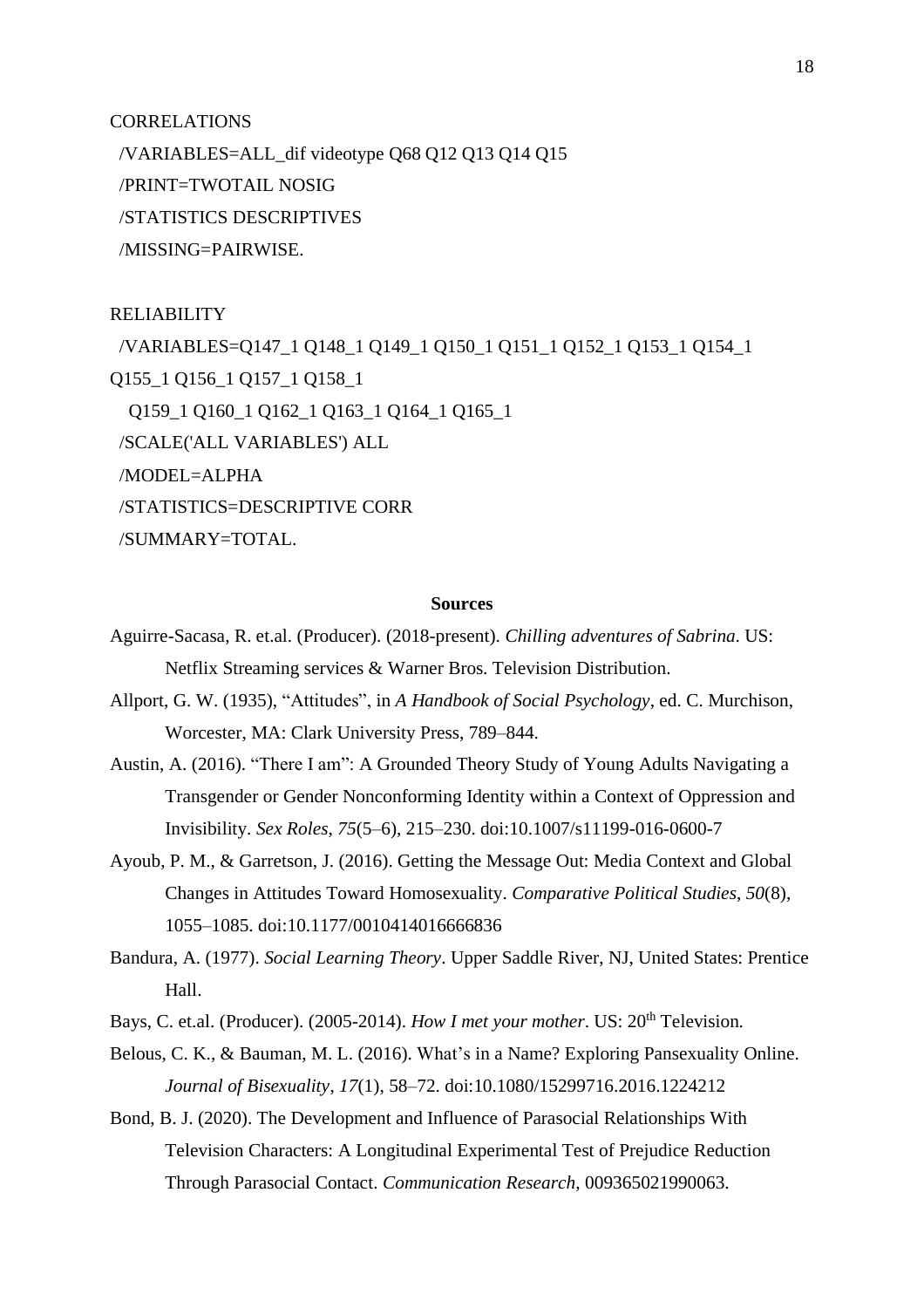doi:10.1177/0093650219900632

- Boyle, K. M., & McKinzie, A. E. (2018). The Prevalence and Psychological Cost of Interpersonal Violence in Graduate and Law School. *Journal of Interpersonal Violence*. doi:10.1177/0886260518816329
- Brassel, S. T., & Anderson, V. N. (2019). Who Thinks Outside the Gender Box? Feminism, Gender Self-Esteem, and Attitudes toward Trans People. *Sex Roles*. doi:10.1007/s11199-019-01066-4

Colman, A.M. (2009). *A Dictionary of Psychology.* Oxford University Press

- Cumming-Potvin, W., & Martino, W. (2018). The policy scape of transgender equality and gender diversity in the Western Australian education system: a case study. *Gender and Education*, *30*(6), 715–735. doi:10.1080/09540253.2018.1483491
- Dastagir, A.E. (2017). LGBTQ definitions every good ally should know. Retrieved 20 February 2020, from https://eu.usatoday.com/story/news/2017/06/15/lgbtq glossary-slang-ally-learn-language/101200092/
- Du Fresne, K. (Producer), & Armfield, N. (Director). (2015). *Holding the Man*. Australia: Screen Australia.
- Gillig, T., & Murphy, S. (2016). Fostering Support for LGBTQ Youth? The Effects of A Gay Adolescent Media Portrayal on Young Viewers. *International Journal Of Communication, 10*, 23. Retrieved from https://ijoc.org/index.php/ijoc/article/view/5496
- Goor, D. et.al. (Producer). (2013-present). *Brooklyn nine-nine*. US: NBC Universal Television Distribution.
- Graves, D., & Watson, S. (2015). *Citywide Historic Context Statement for LGBTQ History in San Francisco*. City and County of San Francisco.
- Hatzenbuehler, M. L., Birkett, M., Van Wagenen, A., & Meyer, I. H. (2014). Protective School Climates and Reduced Risk for Suicide Ideation in Sexual Minority Youths. *American Journal of Public Health*, *104*(2), 279–286. doi:10.2105/ajph.2013.301508
- Hayfield, N., & Jowett, A. (2017). Editorial: Bisexualities and non-binary sexualities: Reflecting on invisibility, erasure and marginalisation. Psychology of Sexualities Section Review, 8(2), 1-5.
- International Lesbian, Gay, Bisexual, Trans and Intersex Association, Carroll, A, & Mendos, L.R. (2017). State Sponsored Homophobia 2017: A world survey of sexual orientation laws: criminalisation, protection and recognition. Retrieved 22 February 2020, from https://www.ecoi.net/de/dokument/1399981.html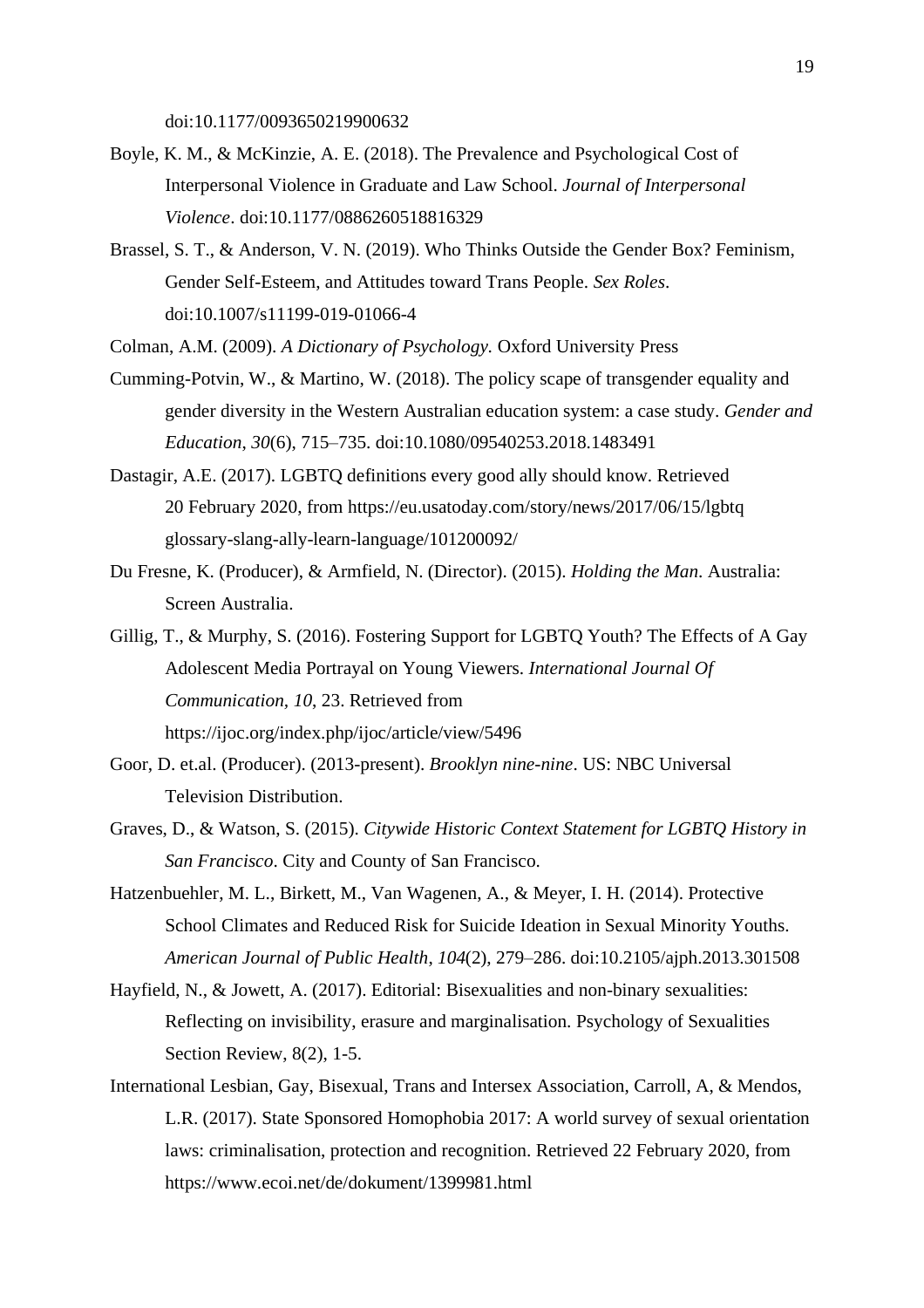- Jäckle, S., & Wenzelburger, G. (2014). Religion, Religiosity, and the Attitudes Toward Homosexuality—A Multilevel Analysis of 79 Countries. *Journal of Homosexuality*, *62*(2), 207–241. https://doi.org/10.1080/00918369.2014.969071
- Kapinos, T. et.al. (Producer). (2016-present). *Lucifer*. US: Warner Bros. Television Distribution.
- Keating, L., & Muller, R. T. (2019). LGBTQ+ based discrimination is associated with ptsd symptoms, dissociation, emotion dysregulation, and attachment insecurity among LGBTQ+ adults who have experienced Trauma. *Journal of Trauma & Dissociation*, *21*(1), 124–141. doi:10.1080/15299732.2019.1675222
- King, M.P., Cummings, W., Nader, M. & Astrof, L. (Producer). (2011-2017). *2 Broke Girls*. US: Warner Bros. Television Distribution.
- Klein, B. (2011). Entertaining ideas: social issues in entertainment television. *Media, Culture & Society*, *33*(6), 905–921. doi:10.1177/0163443711411008
- Kowalski, B. M., & Scheitle, C. P. (2019). Sexual Identity and Attitudes About Gender Roles. *Sexuality & Culture*. doi:10.1007/s12119-019-09655-x
- London-Terry, C. A. (n.d.). Examining Undergraduate Attitudes Towards Bisexuality and Bisexual Individuals. Retrieved February 18, 2020, from https://commons.emich.edu/mcnair/vol7/iss1/10/
- Lorre, C. et.al. (Producer). (2007-2019). *The Big Bang Theory.* US: Warner Bros. Television Distribution.
- Malmuth, J., Schur, M., Miner, D. & Fryman, P. (Producers). (2019). *Abby's.* US: NBC Universal Television Distribution.
- Marwick, A., Gray, M. L., & Ananny, M. (2013). "Dolphins Are Just Gay Sharks." *Television & New Media*, *15*(7), 627–647. doi:10.1177/1527476413478493
- Matsuda, W. T., Rouse, S. V., & Miller-Perrin, C. L. (2014). Validation of the Attitudes Regarding Bisexuality Scale: Correlations With Ratings of a Positive Media Image of Bisexual Men and Women. *Journal of Bisexuality*, *14*(2), 265–276. doi:10.1080/15299716.2014.903219
- McCormack, M. (2013). *The Declining Significance of Homophobia (Sexuality, Identity, and Society)* (Reprint ed.). Oxford, United Kingdom: Oxford University Press.
- McInroy, L. B., & Craig, S. L. (2015). Transgender Representation in Offline and Online Media: LGBTQ Youth Perspectives. *Journal of Human Behavior in the Social Environment*, *25*(6), 606–617. doi:10.1080/10911359.2014.995392

Meyer, I. H. (2013). Prejudice, social stress, and mental health in lesbian, gay, and bisexual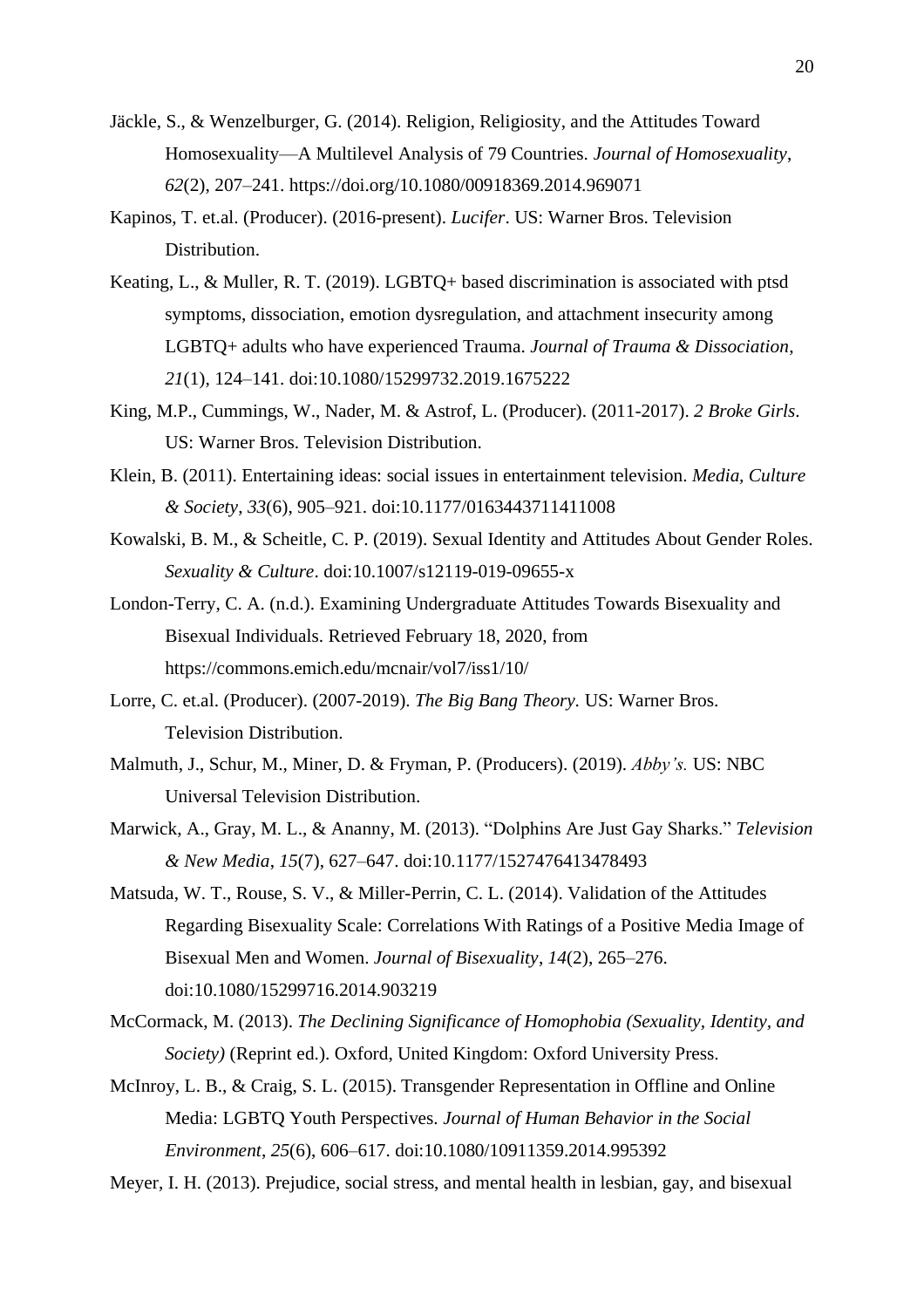populations: Conceptual issues and research evidence. *Psychology of Sexual Orientation and Gender Diversity*, *1*(S), 3–26. doi:10.1037/2329-0382.1.s.3

- Mitchell, R. C., Davis, K. S., & Galupo, M. P. (2014). Comparing perceived experiences of prejudice among self-identified plurisexual individuals. *Psychology & Sexuality*, *6*(3), 245–257. doi:10.1080/19419899.2014.940372
- Mohr, J. J., & Rochlen, A. B. (1999). Measuring attitudes regarding bisexuality in lesbian, gay male, and heterosexual populations. *Journal of Counseling Psychology*, *46*(3), 353–369. doi:10.1037/0022-0167.46.3.353
- Norton, A. T., & Herek, G. M. (2012). Heterosexuals' Attitudes Toward Transgender People: Findings from a National Probability Sample of U.S. Adults. *Sex Roles*, *68*(11–12), 738–753. doi:10.1007/s11199-011-0110-6
- Nunn, L. et al. (Producer). (2019-present). *Sex education* [Television series]. UK: Netflix Streaming Services.
- Ossana, D. & Schamus, J. (Producers), & Lee, A. (Director). (2005). *Brokeback Mountain*. USA & Canada: Leonine.
- Pandya, A. (2014). Mental Health as an Advocacy Priority in the Lesbian, Gay, Bisexual, and Transgender Communities. *Journal of Psychiatric Practice*, *20*(3), 225–227. doi:10.1097/01.pra.0000450322.06612.a1
- Qualtrics [Computer Software]. (2020). Retrieved from https://www.qualtrics.com/
- Ramasubramanian, S. (2011). The Impact of Stereotypical Versus Counterstereotypical Media Exemplars on Racial Attitudes, Causal Attributions, and Support for Affirmative Action. *Communication Research*, *38*(4), 497–516. doi:10.1177/0093650210384854
- Rohde-Abuba, C., Vennmann, S., & Zimenkova, T. (2019). The Destruction of the Heterosexual Family? The Discourse of Opponents of the Gender Mainstreaming Educational Curriculum in Baden-Württemberg, Germany. *Sexuality & Culture*, *23*(3), 718–736. doi:10.1007/s12119-019-09588-5
- Ryan, C., Huebner, D., Diaz, R. M., & Sanchez, J. (2009). Family Rejection as a Predictor of Negative Health Outcomes in White and Latino Lesbian, Gay, and Bisexual Young Adults. *PEDIATRICS*, *123*(1), 346–352. doi:10.1542/peds.2007-3524
- Schur, M. et al. (Producer). (2016-2020). *The Good Place.* US: NBC Universal Television Distribution.
- Solomon, H. E., & Kurtz-Costes, B. (2017). Media's Influence on Perceptions of Trans Women. *Sexuality Research and Social Policy*, *15*(1), 34–47.